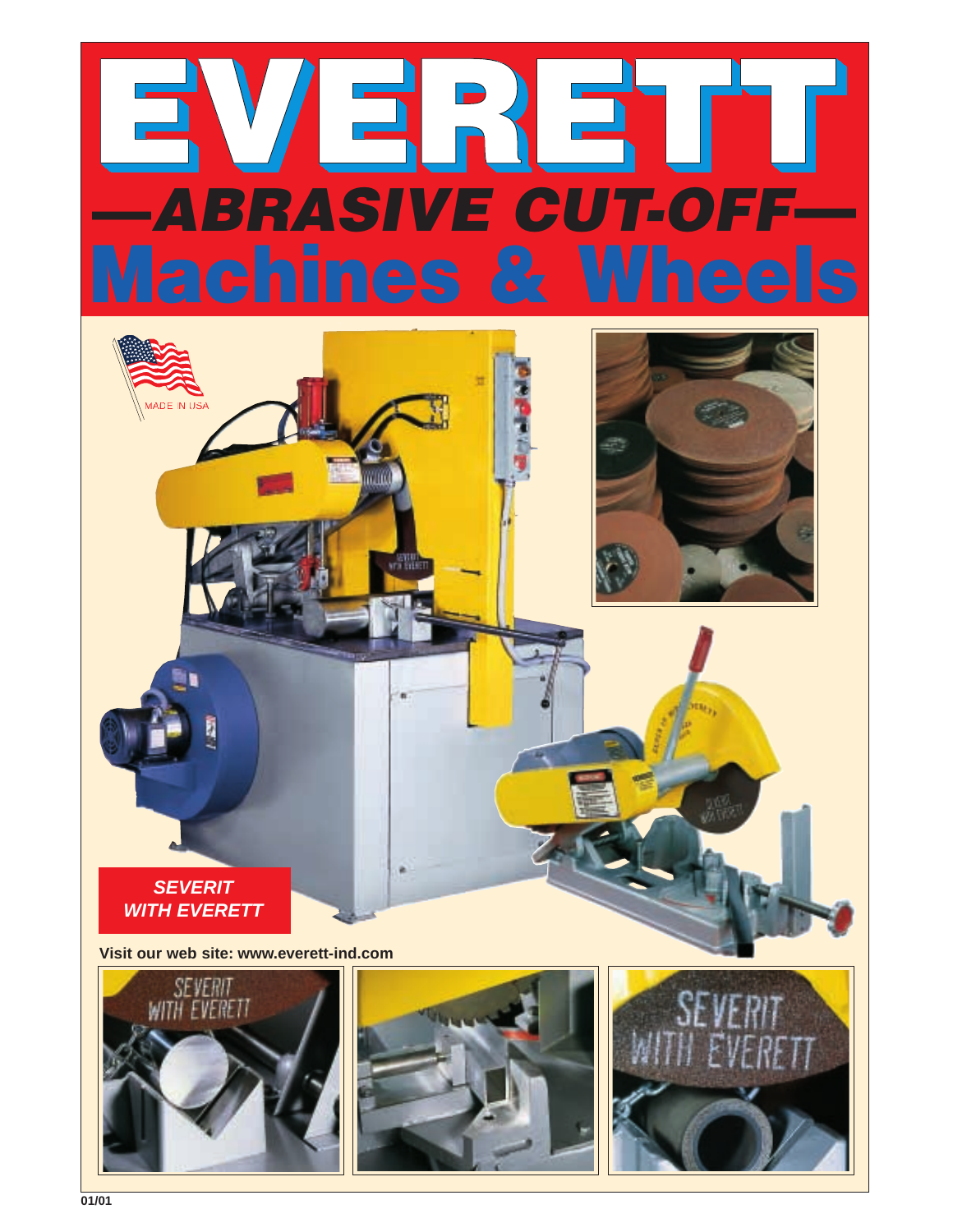

| Complete with 3 H.P. TEFC motor and vise (specify             |  |
|---------------------------------------------------------------|--|
| voltage/phase/hertz when ordering SEE CHART AT RIGHT)  08002F |  |
| Adjustable outboard support (see page 17) 089403              |  |
|                                                               |  |
|                                                               |  |
|                                                               |  |
|                                                               |  |

**Use a steel blade to cut plastic, and with an oiler to cut aluminum, copper and nonferrous material.**

**Use 10" steel blade and oiler to cut copper, aluminum, DWV tubing, plastic and nonferrous materials.**

# **10" Abrasive Mitering Cut-Off**

#### **10" Mitering Cut-off Saw**

Mitering work back stop and vise jaw adjust to cut any miter up to 45°. Calibrated scale to locate proper position for vise rear fence. Vise jaw automatically adjusts.

**Complete with 3 H.P. TEFC motor and swivel vise**

| (specify voltage/phase/hertz when ordering           |  |
|------------------------------------------------------|--|
|                                                      |  |
| Adjustable outboard support (see page 17)  109403    |  |
|                                                      |  |
| Drip oiler (for cutting nonferrous materials) 109501 |  |
| 10" high speed steel blade  109504                   |  |

**Use Sever it with Everett Abrasive Cut Off Wheels for more cuts per dollar.**

Prices and design subject to change without notice.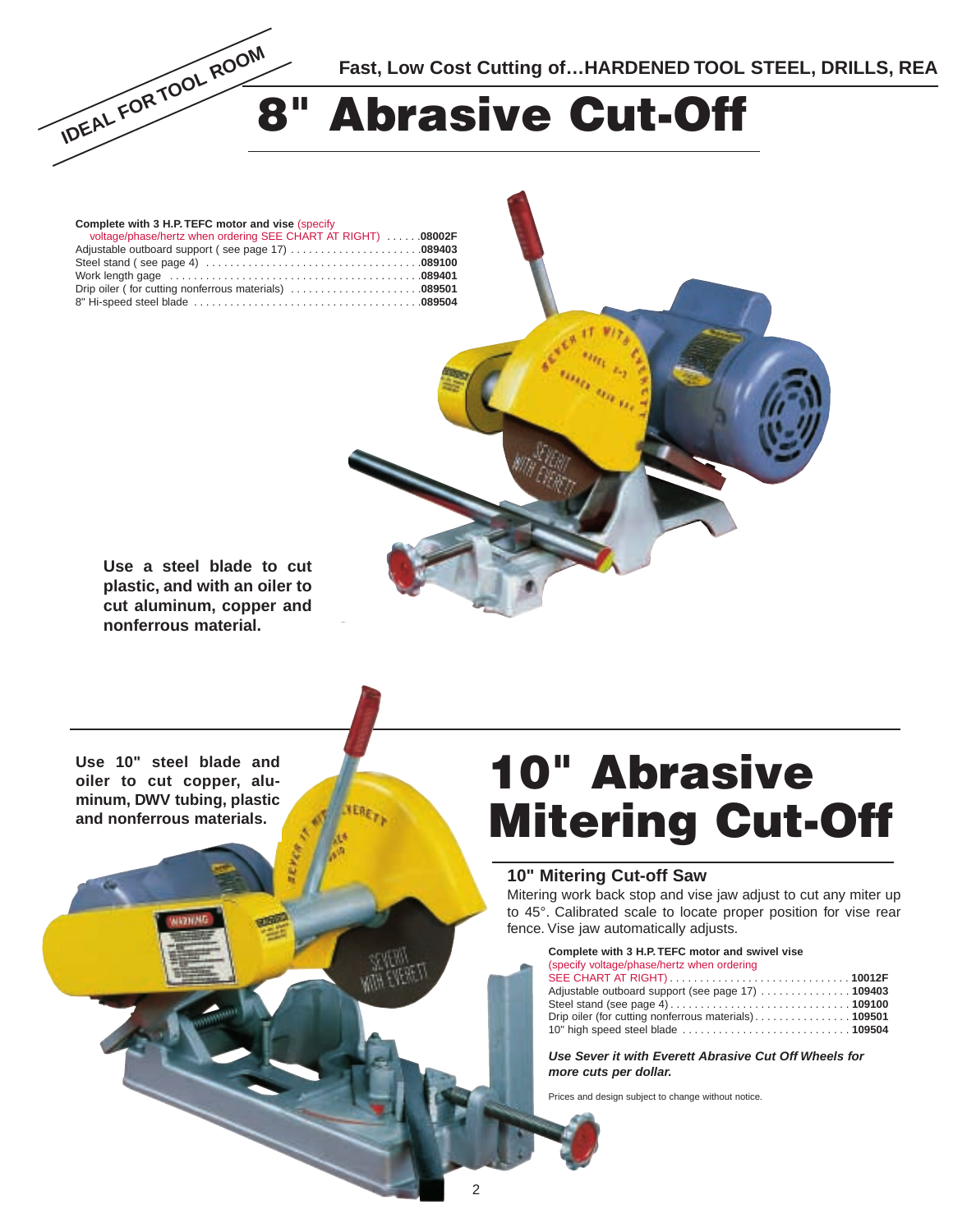# **10" Abrasive Cut-Off**

#### **Complete with 3 H.P. TEFC motor and vise** ( specify

| voltage/phase/hertz when ordering SEE CHART BELOW) 10002F |  |
|-----------------------------------------------------------|--|
| Adjustable outboard support (see page 17) 109403          |  |
|                                                           |  |
|                                                           |  |
| Drip oiler (for cutting nonferrous materials) 109501      |  |
|                                                           |  |



VERET

| <b>Specifications</b> |                                                                                                    |                                                  |  |
|-----------------------|----------------------------------------------------------------------------------------------------|--------------------------------------------------|--|
|                       | <b>8" MACHINE</b>                                                                                  | <b>10" MACHINE</b>                               |  |
| <b>Wheel Capacity</b> | 8" wheel                                                                                           | 10" wheel                                        |  |
| <b>Arbor Shaft</b>    | $1/2$ " arbor                                                                                      | $5/8"$ arbor                                     |  |
| <b>Drive</b>          | Single                                                                                             | Dual                                             |  |
|                       |                                                                                                    | Raw edge sure grip "V" belts with steel sheaves. |  |
| <b>Capacity</b>       | 1" solid                                                                                           | 1 $1/2$ " solid                                  |  |
|                       | 1 $1/2$ " pipe                                                                                     | 2" pipe                                          |  |
|                       |                                                                                                    | 10" miter saw only most 1 3/4" shapes @ 45°      |  |
| <b>Motor</b>          | 3 H.P. special hi-torque motor. Totally-enclosed, fan-cooled. Single phase 115/230 volt or 3 phase |                                                  |  |
|                       | 230/460 volt. Others available.                                                                    |                                                  |  |
|                       | SPECIFY PHASE AND VOLTAGE WHEN ORDERING. SEE CHART BELOW                                           |                                                  |  |
|                       | Spindle Bearings Precision sealed ball bearings. Lubricated for life.                              |                                                  |  |
| <b>Safety Guards</b>  | Cut-off wheel and guards exceed safety code requirements. Improved spark arrestors to deflect      |                                                  |  |
|                       | sparks.                                                                                            |                                                  |  |
| <b>Stop</b>           | Adjustable down stop limits depth of chop stroke.                                                  |                                                  |  |
|                       |                                                                                                    |                                                  |  |

### **8" 10"** MACHINES 3 phase 52 lbs. 3 phase 77 lbs.<br>1 phase 65 lbs. 3 1 phase 87 lbs. 1 phase 65 lbs. 1 phase 87<br>7 lbs. 9 lbs. 10 WHEELS **Shipping weight**

**VOLTAGE CODES**

 $0 = 115/1/60$   $1 = 230/1/60$ <br> $2 = 208/3/60$   $3 = 230/3/60$  $3 = 230/3/60$  $4 = 380/3/50$   $5 = 460/3/60$  $7 = 575/3/60$ OTHER VOLTAGES AVAILABLE PLEASE CALL FOR INFO

Prices and design subject to change without notice.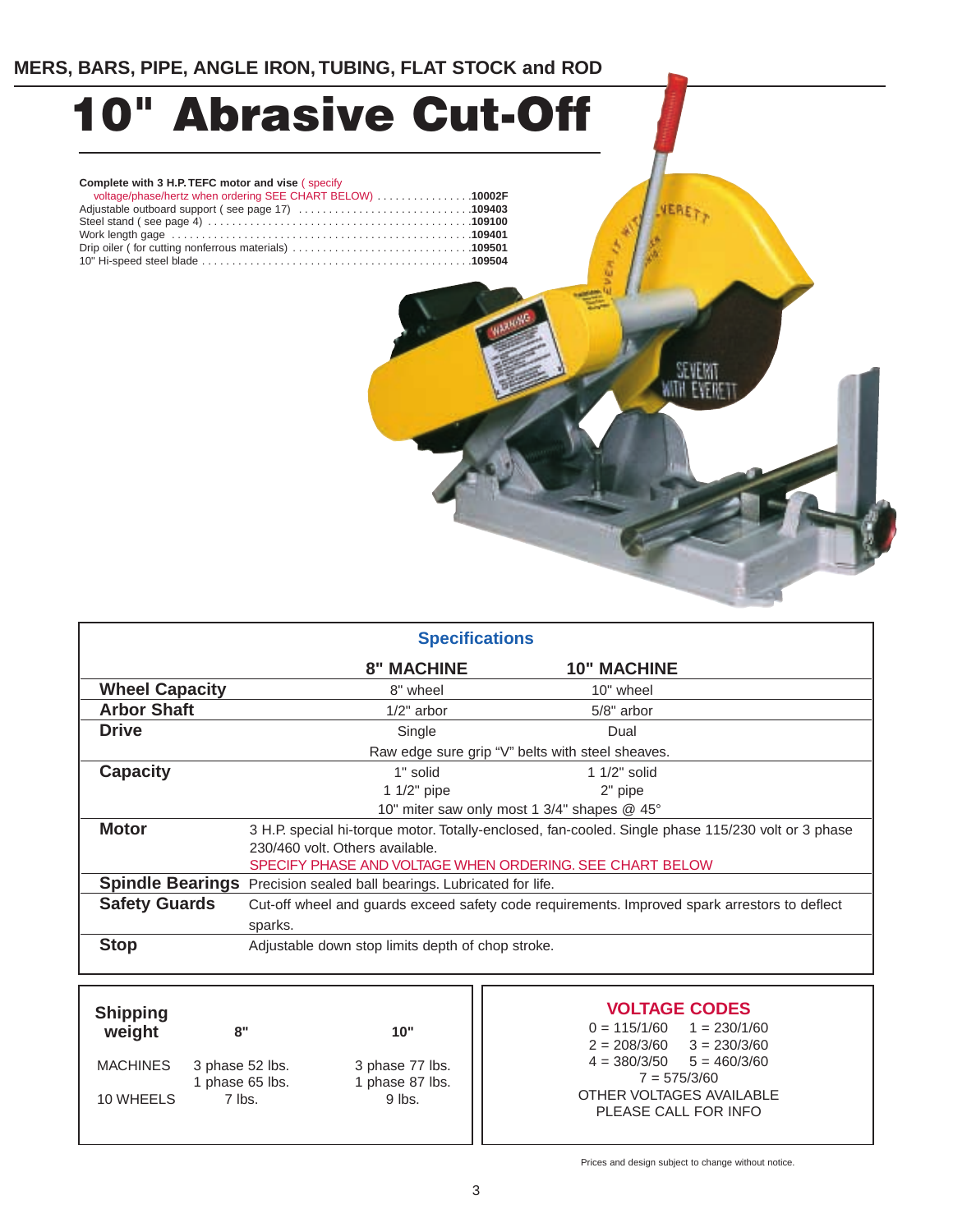# **12" Abrasive Cut-Off**

#### **Specifications**

**Wheel Capacity** 12" diameter

**Arbor Shaft** 1 inch

#### **Motor**

Special hi-torque totally-enclosed fan-cooled 5 H.P. 1 or 3 phase.

**Starter** Magnetic with thermal overload.

**Drive** Positive timing belt.

**Spindle Bearings** Heavy-duty sealed ball bearings. Lubricated for life.

**Capacity** 1 3/4" solids. 3" pipe.

### **Safety Guards**

Cut-off wheel and belt guards exceed safety code requirements.

#### **Vise**

"V" shaped to hold various shaped materials in best cutting position. Hold down chain foot pedal operated. **Air operation optional**.

**Stop**

Adjustable down stop limits depth of chop stroke.

#### **Options**

**Patented Dust Collector**

**and Fume Exhauster** (see page 17.)

**Double Action Air Vise** Holds both sides of cut. Opens to 4" (See page 17.)

**Double Action Cam Lock Vise** Holds both sides of cut. (See inset.)

Opens to 3 1/2".

#### **Work Length Gage**

Automatically swings up out of the way when the part is cut.

**Hood Shipping Weight** 165 lbs. 10 wheels, 14 lbs.

**COMPLETE with 5 H.P. TEFC motor, magnetic starter, steel stand, "V" shaped chain holddown vise,**

| V SHAUGU CHAHI HUNUUVIII VISG.                                              |  |
|-----------------------------------------------------------------------------|--|
| (specify voltage/phase/hertz when ordering USE CHART AT RIGHT). 12003F      |  |
|                                                                             |  |
| Dust collector fume exhauster (includes cabinet base) (see page 17)  129201 |  |
| Hood (for use with cabinet base or dust collector) 129010                   |  |
| Adjustable outboard support (see page 17) 129403                            |  |
|                                                                             |  |
|                                                                             |  |
| Air operated "V" shaped chain holddown vise 129410                          |  |
|                                                                             |  |
|                                                                             |  |

**EVERETT Abrasive cut-off wheels and machines are AMERICAN MADE AND PROUD OF IT!**

Prices and design subject to change without notice.



Double action cam lock vise (optional)

### **VOLTAGE CODE**

**Replace "F" in part number to indicate proper voltage/phase/hertz**

 $1 = 230/1/60$   $2 = 208/3/60$  $3 = 230/3/60$   $4 = 380/3/50$  $5 = 440/3/60$   $7 = 575/3/60$ call for others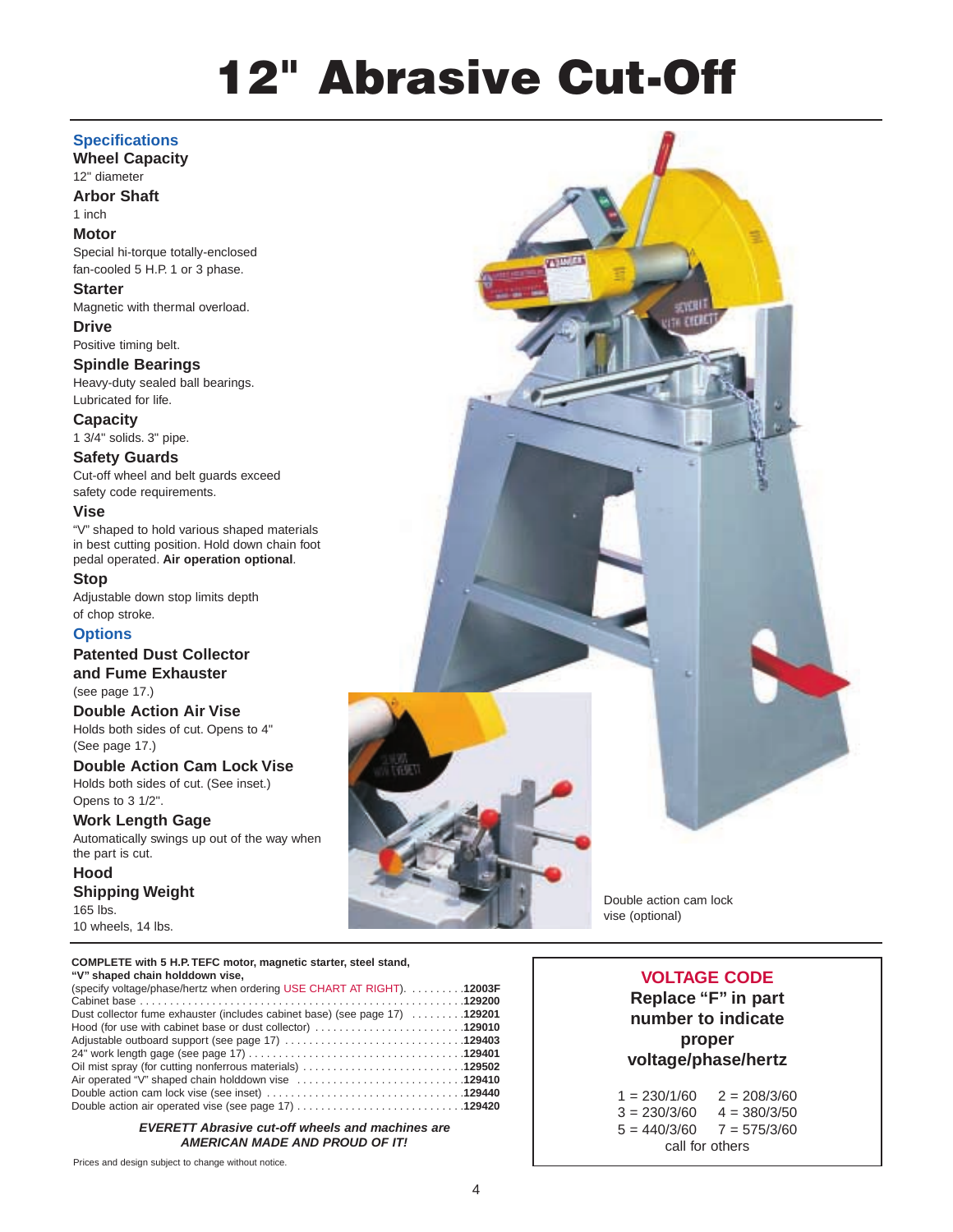# **12" Abrasive - Mitering Cut-Off**



#### **Specifications**

**Wheel Capacity** 12" diameter. **Arbor Shaft** 1 inch. **Motor** Special hi-torque totally-enclosed fan-cooled 5 H.P. 1 or 3 phase. **Starter** Magnetic with thermal overload. **Drive** Positive timing belt. **Spindle Bearings** Heavy-duty sealed ball bearings. Lubricated for life. **Capacity**

1 3/4" solids. 3" pipe. 45° - most 2 1/4" shapes.

**Safety Guards** Cut-off wheel and belt guards exceed safety code requirements.

**Vise**

Manually operated. Opens to 3 1/2".

#### **Stop**

Adjustable down stop limits depth of chop stroke.

#### **Mitering**

Cutting head can swivel 45° **left** of center. Indicators for 15°, 30° and 45°. Cutting head and pedestal are mounted on a rugged swing arm secured in lubricated-for-life bearings. Lock to hold desired angle is quick and easy to operate.

#### **Options**

**Patented Dust Collector and Fume Exhauster** (See page 17.)

**Quick-Action Cam Lock Vise**

#### **Hood**

#### **Shipping Weight**

150 lbs. 275 with cabinet base. 10 wheels, 14 lbs.

#### **COMPLETE with 5 H.P. TEFC motor, magnetic starter, vise**

| (specify voltage/phase/hertz when ordering USE CHART OPPOSITE PAGE)  12013F |  |
|-----------------------------------------------------------------------------|--|
|                                                                             |  |
| Dust collector fume exhauster (includes cabinet base) (see page 17) 129302  |  |
|                                                                             |  |
|                                                                             |  |
|                                                                             |  |
|                                                                             |  |

**Use Everett 45FG Abrasive cut-off wheels for long life**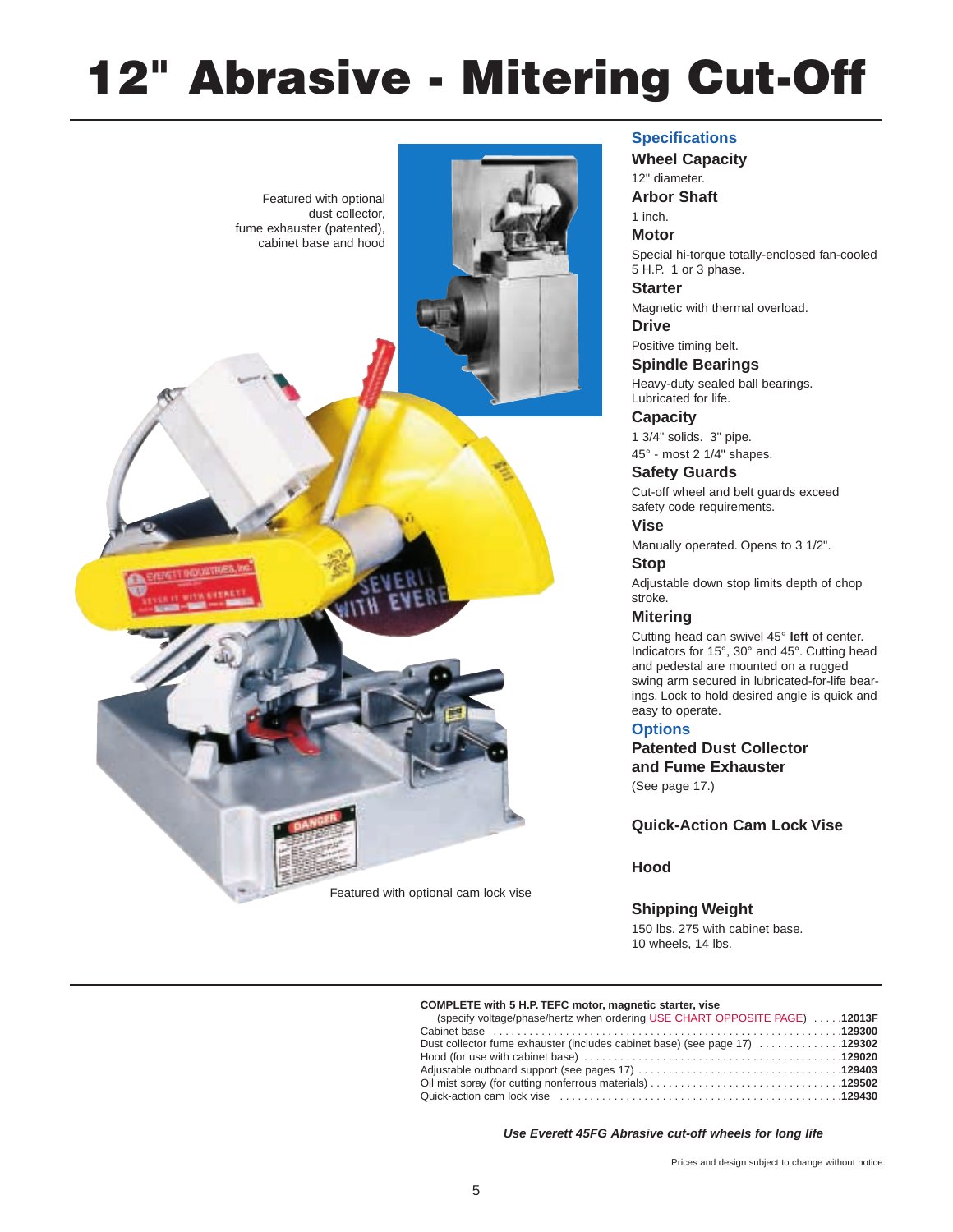# **14"-16" Abrasive Cut-Off**

#### **Specifications**

**Wheel Capacity**

14" or 16" diameter. **Arbor Shaft**

1 inch.

#### **Motor**

Special hi-torque totally-enclosed fan-cooled 7 1/2 or 10 H.P.

#### **Starter**

Magnetic with thermal overload. **Drive**

Multiple "V" belt, rawedge sure grip, automotive type.

#### **Spindle Bearings**

Heavy-duty sealed ball bearings. Lubricated for life.

**Capacity**

2" solids. Most 5" shapes.

#### **Safety Guards**

Cut-off wheel and belt guards exceed safety code requirements.

#### **Vise**

"V" shaped to hold various shaped materials in best cutting position. Hold down chain foot pedal operated.

**Air operation optional.**

**Stop**

Adjustable down stop limits depth of chop stroke.

#### **Options**

## **10 H.P. TEFC Motor**

**Hydraulic Power Head** Hydraulic feed control for smooth, accurate cutting edge.

**Patented Electronic Wheel Wear**

**Compensator** (See page 16.)

### **Patented Dust Collector**

**and Fume Exhauster** (See page 17.) **Double Action Cam Lock Vise**

### Opens to 3 1/2" (See inset page 4.)

**Double Action Air Vise**

**Air Operated Work Length Gage**

Shipping Weight 245 lbs. 10 wheels, 30 lbs.

### **COMPLETE with TEFC motor, magnetic starter, steel stand, "V" vise**

| (specify H.P., voltage/phase/hertz when ordering SEE CHART AT RIGHT). 1600EF     |  |
|----------------------------------------------------------------------------------|--|
|                                                                                  |  |
| Dust collector fume exhauster (includes cabinet base see inset & page 17) 169201 |  |
| Hood (for use with cabinet and dust collector) 169010                            |  |
| Adjustable outboard support (see page 17) 169403                                 |  |
|                                                                                  |  |
| Oil mist spray (for cutting nonferrous materials) 169502                         |  |
| Air operated "V" shaped chain holddown vise 169410                               |  |
|                                                                                  |  |
| Double action air operated vise (see page 17) 169420                             |  |
| COMPLETE with hydraulic power head, TEFC motor, magnetic starters, cabinet base  |  |
| and air operated "V" shaped chain holddown vise                                  |  |

(specify H.P., voltage/phase/hertz when ordering) . . . . . . . . . . . . . . . . . . . . . .**1620EF**

**COMPLETE as above with electronic wheel wear compensator . . . . . . . . . . .1640EF Our application engineers will be happy to** 

Prices and design subject to change without notice.

Featured with optional dust collector, fume exhauster (patented), cabinet base and hood

| Dry Cutting Speeds (average)   |                 |             |  |
|--------------------------------|-----------------|-------------|--|
| <b>Size</b><br><b>Material</b> |                 | <b>Time</b> |  |
| 1"                             | Angle Iron      | 2 sec.      |  |
| 2"                             | Angle Iron      | 4 sec.      |  |
| 2"                             | Cold Roll Solid | 7 sec.      |  |
| 11/2"                          | Pipe            | 3 sec.      |  |

**HORSEPOWER AND VOLTAGE CODES FOR H.P. REPLACE "E" WITH**  $4 = 7$  1/2 HP  $5 = 10$  HP **FOR VOLTAGE REPLACE "F" WITH** 1= 230/1/60 (Available only with 7-1/2 HP)  $2 = 208/3/60$   $3 = 230/3/60$  $4 = 380/3/50$   $5 = 440/3/60$   $7 = 575/3/60$ CALL FOR OTHERS

**discuss your specific needs.**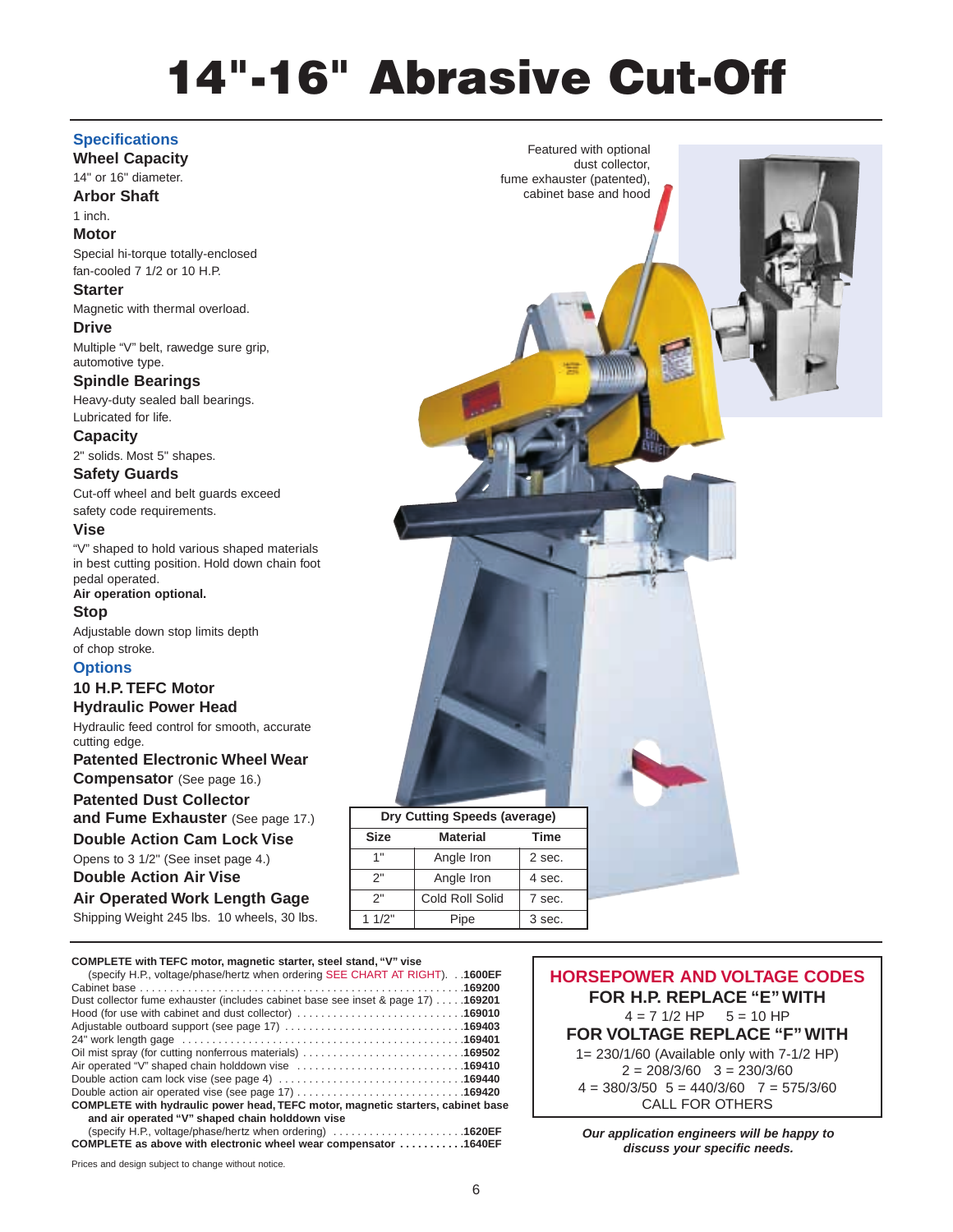# **14"-16" Abrasive-Mitering Cut-Off**



#### **Specifications**

**Wheel Capacity**

14" or 16"diameter.

**Arbor Shaft**

1 inch. **Motor**

Special hi-torque totally-enclosed fan-cooled 7 1/2 or 10 H.P.

**Starter**

Magnetic with thermal overload.

**Drive**

Multiple "V" belt, rawedge sure grip, automotive type.

**Spindle Bearings** Heavy-duty sealed ball bearings. Lubricated for life.

**Capacity** 2" solids. Most 5" shapes. 45° - most 1 3/4" solids. Most 3" shapes.

**Safety Guards**

Cut-off wheel and belt guards exceed safety code requirements.

**Vise**

Quick action cam lock.

#### **Air operation optional.**

**Stop**

Adjustable down stop limits depth of chop stroke.

#### **Mitering**

Cutting head can swivel 45° **left** of center. Indicators for 15°, 30° and 45°. Cutting head and pedestal are mounted on rugged swinging knee secured in lubricated-for-life bearings. Lock to hold desired cutting angle is quick and easy to operate.

#### **Outboard support**

To left of vise.

**Options**

**10 H.P. TEFC Motor Patented Dust Collector And Fume Exhauster** (See page 17.) **Single Action Air Vise Air operated work length gage Shipping Weight**

490 lbs. 10 wheels, 30 lbs.

**Our application engineers will be happy to discuss your specific needs.**

#### **COMPLETE with TEFC motor, magnetic starter and quick-action cam lock vise**

| (specify H.P., voltage/phase/hertz when ordering SEE CHART FACING PAGE)  1601EF |  |
|---------------------------------------------------------------------------------|--|
|                                                                                 |  |
|                                                                                 |  |
|                                                                                 |  |
|                                                                                 |  |
|                                                                                 |  |
|                                                                                 |  |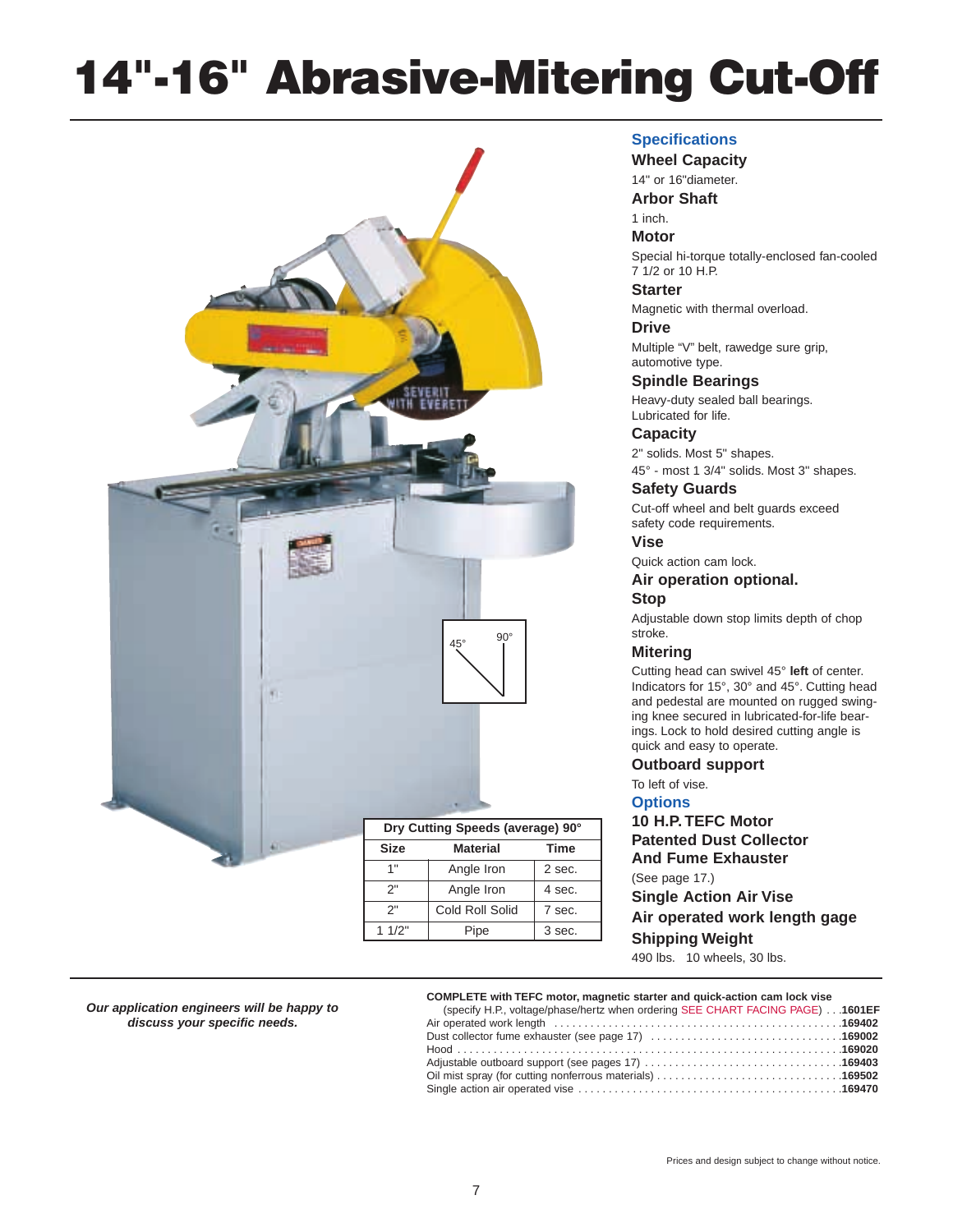# **20"-22" Abrasive Cut-Off**

#### **Specifications**

**Wheel Capacity** 20" or 22" diameter.

**Arbor Shaft** 1 inch.

#### **Motor**

Special hi-torque totally-enclosed fan-cooled 10 or 20 H.P. 3 phase.

#### **Starter**

Magnetic with thermal overload.

**Drive** Multiple "V" belt, rawedge sure grip,

automotive type. **Spindle Bearings**

Heavy-duty sealed ball bearings. Lubricated for life.

#### **Capacity**

3" solids. Most 7" shapes.

### **Safety Guards**

Cut-off wheel and belt guards exceed safety code requirements.

#### **Vise**

"V" shaped chain holddown vise. Holds various shaped materials. **Air operation optional.**

#### **Stop**

Adjustable down stop limits depth of chop stroke.

#### **Options**

#### **Hydraulic Power Head**

With hydraulic feed control valve for smooth, accurate cutting speed.

#### **Electronic Wheel Wear**

**Compensator**

#### (See page 16.) **Exclusive Vibra-Action OSCILLATION**

For improved cutting, reduced burr and longer wheel life. Increases capacity. (See page 12.)

#### **Work Length Gage**

Automatically swings up out of the way when the part is clamped.

#### **Hood.**

### **Shipping Weight**

500 lbs. 10 wheels, 52 lbs.

**COMPLETE with TEFC motor, magnetic starter and "V" shaped chain holddown vise** (specify H.P., voltage/phase/hertz when ordering USE CHART AT RIGHT) . . .**2000EF** Dust collector fume exhauster (see page 17) . . . . . . . . . . . . . . . . . . . . . . . . . . . . .**209001** Hood . . . . . . . . . . . . . . . . . . . . . . . . . . . . . . . . . . . . . . . . . . . . . . . . . . . . . . . . . . . . .**209010** 24" air operated work length gage . . . . . . . . . . . . . . . . . . . . . . . . . . . . . . . . . . . . . .**209402** Adjustable outboard support (see pages 17) . . . . . . . . . . . . . . . . . . . . . . . . . . . . . .**209403** Oil mist spray (for cutting nonferrous materials) . . . . . . . . . . . . . . . . . . . . . . . . . . . .**209502** Double action cam lock vise (see inset page 4) . . . . . . . . . . . . . . . . . . . . . . . . . . . .**209440** Air operated "V" shaped chain hold down vise . . . . . . . . . . . . . . . . . . . . . . . . . . . . .**209410** Double action air operated vise (see page 17) . . . . . . . . . . . . . . . . . . . . . . . . . . . .**209420 COMPLETE with hydraulic power head, TEFC motor, magnetic starters with 110 volt at the pushbutton, air operated "V" shaped chain holddown vise,** (specify H.P., voltage/phase/hertz when ordering USE CHART AT RIGHT) . . .**2020EF COMPLETE as above with electronic wheel wear compensator** . . . . . . . . . . .**20406F COMPLETE with TEFC motor, magnetic starters with 110 volt at the pushbutton, air operated "V" shaped chain holddown vise, OSCILLATION,** (specify H.P., voltage/phase/hertz when ordering USE CHART AT RIGHT) . . .**20026F COMPLETE as above with hydraulic powerhead** . . . . . . . . . . . . . . . . . . **COMPLETE as above with electronic wheel wear compensator** . . . . . . . . . . . .**20426F** Hi-boy model (for cutting large diameter pipe)  $\dots$ .

**HORSEPOWER AND VOLTAGE CODES FOR H.P. REPLACE "E" WITH**  $5 = 10$  HP  $6 = 20$  HP **FOR VOLTAGE REPLACE "F" WITH**  $2 = 208/3/60$   $3 = 230/3/60$ 

**Standard** manual operated model

 $4 = 380/3/50$   $5 = 440/3/60$ 7 = 575/3/60 CALL FOR OTHERS

The Severit With Everett 23020FG abrasive cutoff wheels are an excellent freer cutting wheel for dry cutting powerhead machines.

> Featured with optional hydraulic power head, oscillation, chain air vise.

| Prices and design subject to change without notice. |  |  |
|-----------------------------------------------------|--|--|
|-----------------------------------------------------|--|--|

| Dry Cutting Speeds (average) |                          |             |
|------------------------------|--------------------------|-------------|
| <b>Size</b>                  | <b>Material</b>          | <b>Time</b> |
| 2"                           | <b>Steel Pipe</b>        | 2 sec.      |
| 4"                           | C.I. Soil Pipe           | 4 sec.      |
| 2"                           | <b>Stainless Steel</b>   | 8 sec.      |
| 3"                           | <b>Cold Rolled Steel</b> | 21 sec.     |

4" Steel Channel 6 sec.

**Use only Everett fiberglass reinforced abrasive wheels.**

8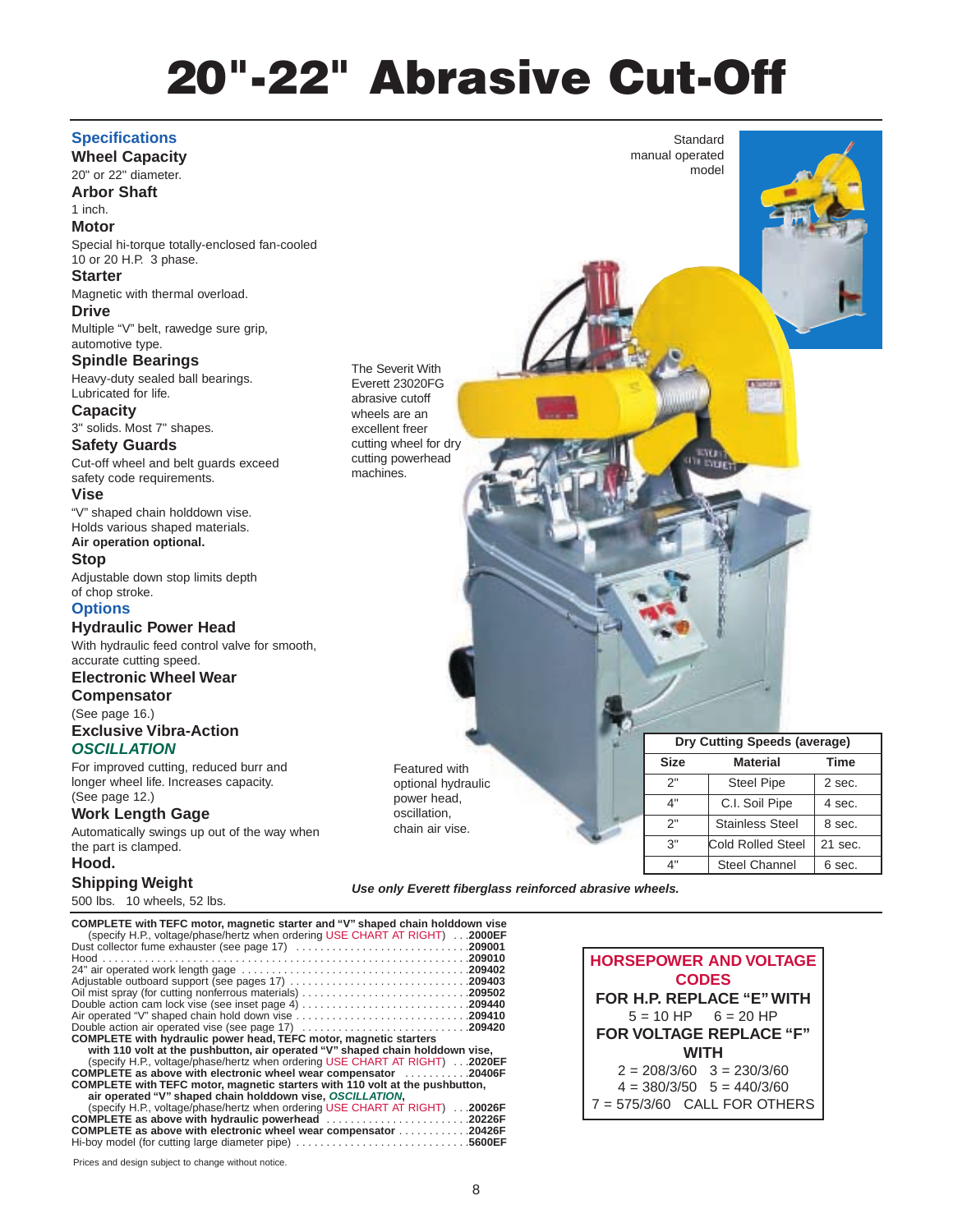# **20"-22" Abrasive Mitering Cut-Off**



**Use only Everett fiberglass reinforced abrasive wheels.**

| Dry Cutting Speeds (average) |                          |           |
|------------------------------|--------------------------|-----------|
| <b>Size</b>                  | <b>Material</b>          | Time      |
| 2" (90°)                     | <b>Steel Pipe</b>        | 5 sec.    |
| 4" (90°)                     | <b>Steel Channel</b>     | $10$ sec. |
| 2" (45°)                     | <b>Steel Pipe</b>        | 8 sec.    |
| (45°)                        | <b>Cold Rolled Steel</b> | 3 sec.    |

#### **Specifications**

**Wheel Capacity** 20" or 22" diameter. **Arbor Shaft** 1 inch. **Motor** Special hi-torque totally-enclosed fan-cooled 10 or 20 H.P. 3 phase. **Starter** Magnetic with thermal overload.

**Drive**

Multiple "V" belt, rawedge sure grip, automotive type.

**Spindle Bearings** Heavy-duty sealed ball bearings. Lubricated for life.

**Capacity** 90° 3" solids. Most 6" shapes. 30° - 45° 2 1/2" solids, most 4" shapes.

**Safety Guards** Cut-off wheel and belt guards exceed safety code requirements.

**Vise** Air operated chain holddown vise.

**Stop**

Adjustable down stop limits depth of chop stroke.

#### **Miter**

Cutting head swivels 60° right of center. Cutting head and pedestal are mounted on a rugged swinging knee secured in lubricatedfor-life bearings. Lock to hold desired angle is quick and easy to operate.

#### **Options**

#### **Hydraulic Power Head**

With hydraulic feed control valve for smooth, accurate cutting speed.

**Electronic Wheel Wear**

**Compensator**

(See page 16.)

#### **OSCILLATION**

(See page 12.)

**Work Length Gage**

Automatically swings up out of the way when the part is clamped.

#### **Dust Collector and Fume Exhauster Hood**

#### **Shipping Weight**

760 lbs. 10 wheels, 52 lbs.

|    | COMPLETE with TEFC motor, magnetic starter and air operated chain holddown vise                                 |  |
|----|-----------------------------------------------------------------------------------------------------------------|--|
|    | (specify H.P., voltage/phase/hertz when ordering USE CHART FACING PAGE) 2001EF                                  |  |
|    |                                                                                                                 |  |
|    |                                                                                                                 |  |
|    |                                                                                                                 |  |
|    |                                                                                                                 |  |
|    |                                                                                                                 |  |
|    | COMPLETE with hydraulic power head, TEFC motor, magnetic starters with 110 volt at the pushbutton, air operated |  |
|    | chain holddown vise (specify H.P., voltage/phase/hertz when ordering USE CHART FACING PAGE)  2021EF             |  |
|    |                                                                                                                 |  |
| nd | COMPLETE with TEFC motor, magnetic starters with 110 yolt at the pushbutton, air chain holddown vise,           |  |
|    | OSCILLATION (specify H.P., voltage/phase/hertz when ordering USE CHART FACING PAGE) 20036F                      |  |
|    |                                                                                                                 |  |
|    |                                                                                                                 |  |

**We make our own wheels a the wheel grade you need.**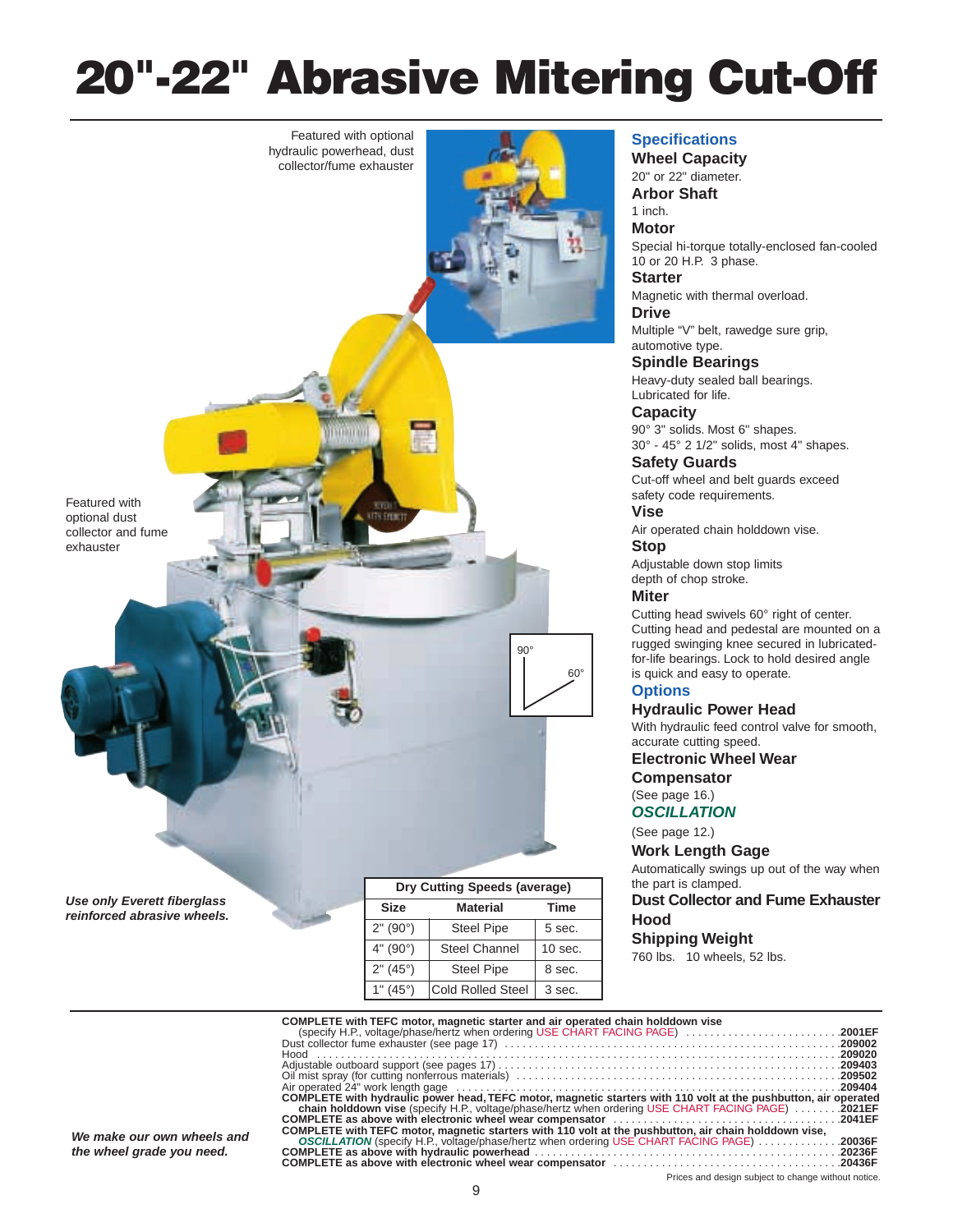# **16" Abrasive Double-Mitering Cut-Off**

#### **Specifications**

**Wheel Capacity** 16" diameter.

**Arbor Shaft**

#### 1 inch. **Motor**

Special hi-torque totally-enclosed fan-cooled 7 1/2 or 10 H.P. 3 phase.

#### **Starter**

Magnetic with thermal overload.

**Drive**

Multiple "V" belt, rawedge sure grip, automotive type.

**Spindle Bearings** Heavy-duty sealed ball bearings. Lubricated for life.

#### **Capacity**

90° - 2" solids - Most 5" shapes. 30° - 45° - 1 3/4" solids - Most 3" shapes.

#### **Safety Guards**

Cut-off wheel and belt guards exceed safety code requirements.

#### **Vise**

Air operated dual chain holddown vise. Holds on both sides of the cut-off wheel.

#### **Stop**

Adjustable down stop limits depth of chop stroke.

#### **Mitering**

Cutting head can swivel 45° **either right or left** of center. Cutting head and pedestal are mounted on a rugged swinging knee secured in lubricated-for-life bearings. Lock to hold desired cutting angle is quick and easy to operate.

#### **Options**

**Hydraulic Power Head**

With hydraulic feed control valve for smooth, accurate cutting speed.

#### **Patented Electronic Wheel Wear Compensator**

(See page 16.)

#### **Work Length Gage**

Automatically swings up out of the way when the part is clamped.

#### **Hood**

#### **Shipping Weight**

480 lbs. 10 wheels, 30 lbs.

| COMPLETE with TEFC motor, magnetic starter air operated dual chain holddown vise<br>(specify H.P., voltage/phase/hertz when ordering USE CHART AT RIGHT)  1604EF |  |
|------------------------------------------------------------------------------------------------------------------------------------------------------------------|--|
|                                                                                                                                                                  |  |
|                                                                                                                                                                  |  |
|                                                                                                                                                                  |  |
|                                                                                                                                                                  |  |
|                                                                                                                                                                  |  |
| COMPLETE with hydraulic power head, TEFC motor, magnetic starters with 110 volt at                                                                               |  |
| the pushbutton, air operated dual chain holddown vise,                                                                                                           |  |
| (specify H.P., voltage/phase/hertz when ordering USE CHART AT RIGHT) 1624EF                                                                                      |  |
| OOMBLETE as abany with abatas of which was a consequence of the contract of the ACALEE.                                                                          |  |

**COMPLETE as above with electronic wheel wear compensator** 



#### **HORSEPOWER AND VOLTAGE CODES FOR H.P. REPLACE "E" WITH**  $4 = 7$  1/2 HP  $5 = 10$  HP **FOR VOLTAGE REPLACE "F" WITH** 1= 230/1/60 (Available only with 7-1/2 HP)  $2 = 208/3/60$   $3 = 230/3/60$  $4 = 380/3/50$   $5 = 440/3/60$ 7 = 575/3/60 CALL FOR OTHERS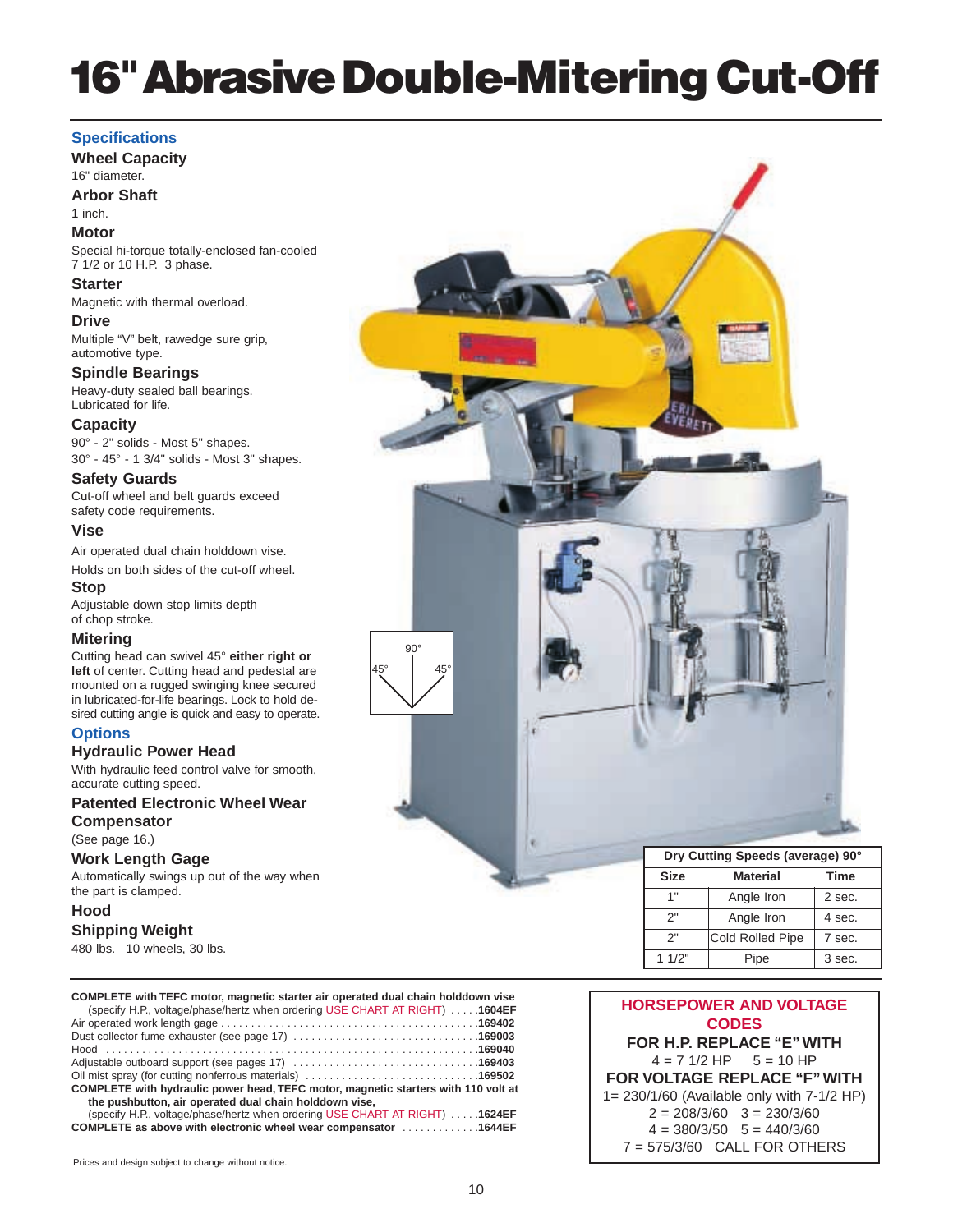# **20"-22"Abrasive Double-Mitering Cut-Off**



### **Dry Cutting Speeds (average) Size Material Time** 2" (90°) | Steel Pipe | 5 sec. 4" (90°) Steel Channel 10 sec. 2" (45°) | Steel Pipe | 8 sec. 1" (45°) Cold Rolled Steel | 3 sec.

#### **Specifications**

**Wheel Capacity**

20" or 22" diameter.

**Arbor Shaft**

#### 1 inch. **Motor**

Special hi-torque totally-enclosed fan-cooled 10 or 20 H.P. 3 phase

#### **Starter**

Magnetic with thermal overload.

#### **Drive**

Multiple "V" belt, rawedge sure grip, automotive type.

#### **Spindle Bearings**

Heavy-duty sealed ball bearings. Lubricated for life.

#### **Capacity**

90° 3" solids. Most 6" shapes. 30° -45° 2 1/2" solids, most 4" shapes.

#### **Safety Guards**

Cut-off wheel and belt guards exceed safety code requirements.

#### **Vise**

Air operated dual chain holddown vise. Holds on both sides of the cut off wheel.

#### **Stop**

Adjustable down stop limits depth of chop stroke. **Miter**

Cutting head swivels **45° to right or left center.** Cutting head and pedestal are mounted on a rugged swinging knee secured in lubricated-for-life bearings. Lock to hold desired angle is quick and easy to operate.

#### **Options**

#### **Hydraulic Power Head**

With hydraulic feed control valve for smooth, accurate cutting speed.

#### **Electronic Wheel Wear**

**Compensator**

(See page 16.)

#### **Exclusive Vibra-Action OSCILLATION**

For improved cutting, reduced burr and longer wheel life. Increases capacity. (See page 12.)

#### **Work Length Gage**

Automatically swings up out of the way when the part is clamped.

#### **Hood**

**Shipping Weight 760 lbs. 10 wheels, 52 lbs.** 

**Use only Everett fiberglass reinforced abrasive wheels.**

#### **HORSEPOWER AND VOLTAGE CODES FOR H.P. REPLACE "E" WITH**  $5 = 10$  HP  $6 = 20$  HP **FOR VOLTAGE REPLACE "F" WITH**  $2 = 208/3/60$   $3 = 230/3/60$  $4 = 380/3/50$   $5 = 440/3/60$ 7 = 575/3/60 CALL FOR OTHERS

**Sever it with Everett abrasive cut off wheels and vibra action oscillation are the key to quality large cross sectional cuts.**

| Dry Cutting Speeds (average) |                      |             |
|------------------------------|----------------------|-------------|
| <b>Size</b>                  | <b>Material</b>      | <b>Time</b> |
| 2" (90°)                     | <b>Steel Pipe</b>    | 5 sec.      |
| 4" (90°)                     | <b>Steel Channel</b> | $10$ sec.   |
| 2" (45°)                     | <b>Steel Pipe</b>    | 8 sec.      |
| 1" (45°)                     | Cold Rolled Steel    | 3 sec.      |

#### **COMPLETE with TEFC motor, magnetic starter and dual chain holddown vise** (specify H.P., voltage/phase/hertz when ordering USE CHART AT LEFT) . . . . . . . . . . . . . . . . . . . . .**2204EF** Dust collector fume exhauster (see page 17) . . . . . . . . . . . . . . . . . . . . . . . . . . . . . . . . . . . . . . . . . . . . . .**229002**

Hood . . . . . . . . . . . . . . . . . . . . . . . . . . . . . . . . . . . . . . . . . . . . . . . . . . . . . . . . . . . . . . . . . . . . . . . . . . . . .**229040** Adjustable outboard support (see pages 17) . . . . . . . . . . . . . . . . . . . . . . . . . . . . . . . . . . . . . . . . . . . . . .**229403** Oil mist spray (for cutting nonferrous materials)<br>Air operated 24" work length gage **229502**<br>229404 . Air operated 24" work length gage . **COMPLETE with hydraulic power head, TEFC motor, magnetic starters with 110 volt at the pushbutton,**

**air operated dual chain holddown vise** (specify H.P., voltage/phase/hertz when ordering USE CHART AT LEFT) . . . . . . . . . . . . . . . . . . . . .**22246F**

**COMPLETE as above with electronic wheel wear compensator ...... COMPLETE with TEFC motor, magnetic starters with 110 volt at the pushbutton, air chain holddown vise, OSCILLATION** (specify H.P., voltage/phase/hertz when ordering USE CHART AT LEFT) . . . .**22056F**

**COMPLETE as above with hydraulic powerhead** . . . . . . . . . . . . . . . . . . . . . . . . . . . . . . . . . . . . . . . . .**22256F COMPLETE as above with electronic wheel wear compensator . . . . . . . .**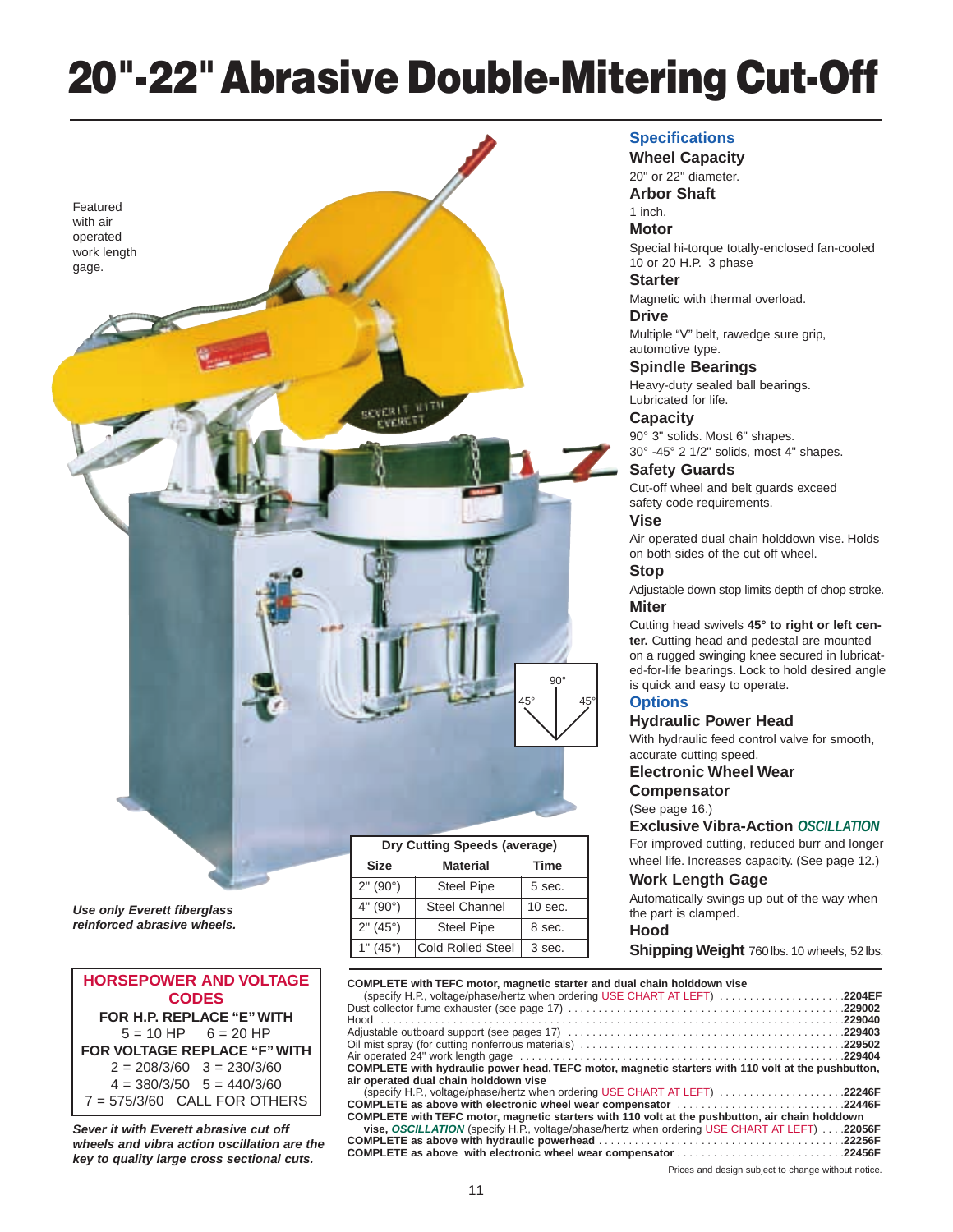# **26"** *OSCILLATING* **Abrasive Cut-Off**

WORK

**Specifications Wheel Capacity** 26" diameter. **Arbor Shaft** 1 inch. **Motor** Special hi-torque totally-enclosed fan-cooled 30 or 40 H.P. 3 phase. Oscillator 1/3 H.P. gear motor. **Starter** Magnetic with thermal overload all motors. 110 volt at controls. **Drive** Positive timing belt. **Spindle Bearings** Heavy-duty sealed ball bearings. Lubricated for life. **Capacity** 6" dia. solids. Most 7" shapes. **12" channel with optional fixture. Safety Guards** Cut-off wheel and belt guards exceed safety code requirements. **Vise** Sturdy work fence, screw clamp. **Air operation optional. Stop** Adjustable down stop limits depth of chop stroke. **Exclusive Vibra-Action OSCILLATION** For improved cutting, reduced burr and longer wheel life. **Options Hydraulic Power Head** With hydraulic feed control valve for smooth, accurate cutting speed. **Electronic Wheel Wear Compensator** (See page 16.) **Work Length Gage Patented Dust Collector Fume**

**Exhauster** (See page 17.) **"V" Block Air Vise**

**Mitering Work Fence** To cut miters 45° right or left of 90°. **Hood**

**Shipping Weight** 1165 lbs., 10 wheels, 125 lbs.

| <b>COMPLETE with TEFC motor, magnetic starters OSCILLATION and vise</b>      |  |
|------------------------------------------------------------------------------|--|
| (specify H.P., voltage/phase/hertz when ordering USE CHART AT RIGHT)  2602EF |  |
| <b>COMPLETE</b> as above with hydraulic powerhead 2622EF                     |  |
| <b>COMPLETE</b> as above with electronic wheel wear compensator 2642EF       |  |
| COMPLETE with TEFC motor, magnetic starters OSCILLATION and mitering fence   |  |
| (specify H.P., voltage/phase/hertz when ordering USE CHART AT RIGHT)  2603EF |  |
| COMPLETE as above with hydraulic powerhead 2623EF                            |  |
| <b>COMPLETE</b> as above with electronic wheel wear compensator 2643EF       |  |
| <b>Air operated clamp for straight or miter fence 269480</b>                 |  |
| Air operated "V" shaped chain holddown vise (see above) 269410               |  |
| Dust collector fume exhauster (see page 17) 269201                           |  |
|                                                                              |  |
| Adjustable outboard support (see pages 17) 269403                            |  |
| 24" work length gage (not available with miter fence) 269402                 |  |
|                                                                              |  |

Prices and design subject to change without notice.



Featured with optional hydraulic power head, and air operated "V" shaped chain holddown vise

Exclusive vibra-action oscillation moves the wheel back and forth while cut is being made. This reduces the area of contact between the wheel and material, resulting in improved quality of cut, less heat build up, less burr and increased wheel life.

> **Dry Cutting Speeds (average) Size Material Time** 6" Solid 115 sec.  $8" \times 8"$  Angle 20 sec. 12" Channel 40 sec.

#### **HORSEPOWER AND VOLTAGE CODES FOR H.P. REPLACE "E" WITH**  $7 = 30$  HP  $8 = 40$  HP **FOR VOLTAGE REPLACE "F" WITH**  $2 = 208/3/60$   $3 = 230/3/60$  $4 = 380/3/50$   $5 = 440/3/60$ 7 = 575/3/60 CALL FOR OTHERS

| ۰, | × |
|----|---|
|    | ٦ |
|    |   |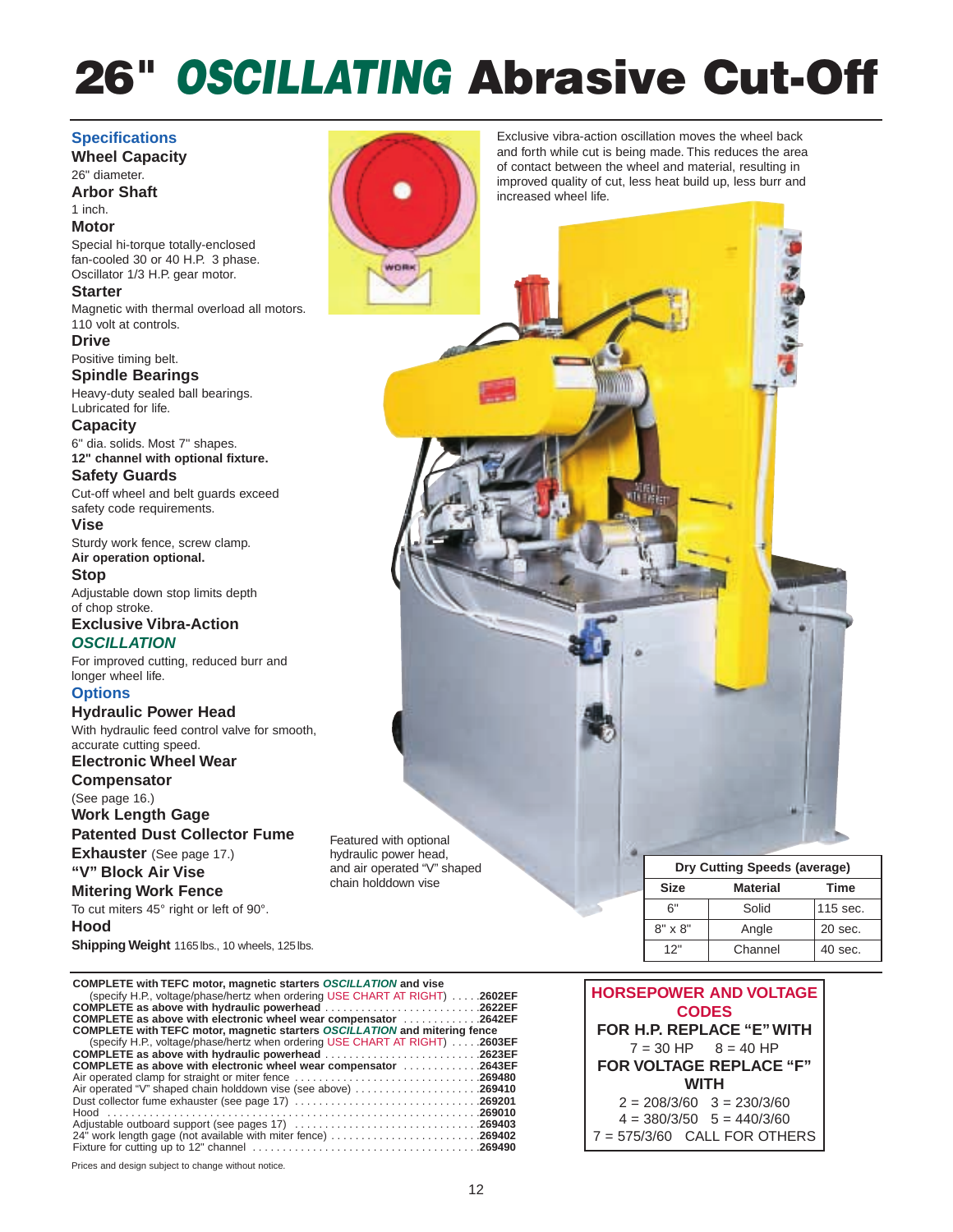# **Wet Abrasive Cut-Off Saws**

## Ideal For METALLURGICAL LABS as well as for Exotic Alloys

# **10" Wet Cut-Off/Met Lab.**



Typical wet cutting speeds are 30 seconds per square inch of material based on application.

This wet version of our popular machine is capable of cutting up to 1" solids and 2" shapes. Coolant flow can be regulated and directed to both sides of the cut for optimum performance. For additional information and specifications see page 3.

Total shipping weight including magnetic starter, tank and pump is 200 lbs.

**COMPLETE with 3 H.P. TEFC motor, coolant tray, steel stand settling tank and pump** (specify H.P., voltage/phase/hertz when ordering

#### **VOLTAGE CODES REPLACE "F" WITH**  $0 = 115/1/60$  1 = 230/1/60  $2 = 208/3/60$   $3 = 230/3/60$  $4 = 380/3/50$   $5 = 440/3/60$ 7 = 575/3/60 CALL FOR OTHERS





The same dependable EVERETT cut-off with adjustable flood coolant manifold that delivers an abundant supply of coolant to both sides of the wheel and cutting area. Flow is easily controlled with a handy ball valve. With 10 H.P. motor to get through the cut QUICKLY and COOLY.

Shipping weight 585 lbs.

For additional information and specifications see page 6.

**COMPLETE with 10 H.P. TEFC motor, magnetic starters with 110 volt at the pushbutton, air operated "V" shaped chain holddown vise, coolant tray, settling tank and pump** (specify H.P., voltage/phase/hertz when ordering SEE CHART AT LEFT)...................................................................**16105F** COMPLETE as above with hydraulic powerhead ....... **COMPLETE as above with electronic wheel wear compensator**......**16505F** Wet hood.... Double action air operated vise (see page 17)....................................**169420** "T" slot table (replaces other vise see page 15) ..................................**169450** Adjustable outboard support (see page 17) ........................................**169403** 24" work length gage (see page 17)....................................................**169401**

Using Everett 1410 or 93FG Cut Off Wheels make these excellent met lab machines.<br> **Using Everett 1410 or 93FG Cut Off Wheels make these excellent met lab machines.**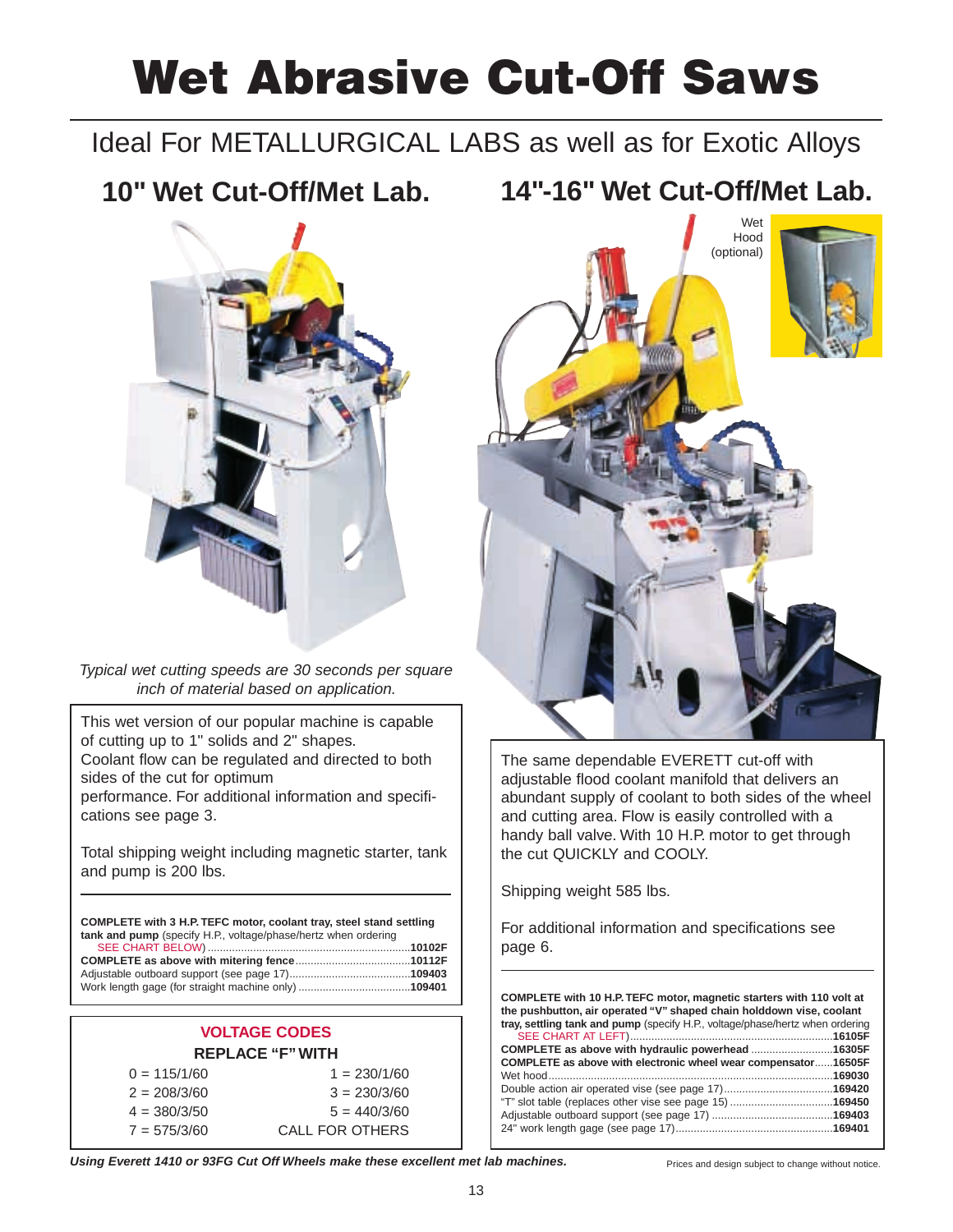# **20"-22" Wet Abrasive Cut-Off**

The cutting wheel on these Everett models is cooled by rotating through a water box with hinged adjustable sides. The water ejector and the wheel itself combine to throw the coolant into the cut and over the material to assure total cooling. The flow and discharge are easily regulated with the control valve and by adjusting the sides of the water box.

#### **Specifications**

#### **Wheel Capacity**

20" or 22" diameter.

**Arbor Shaft**

### 1 inch.

**Motor**

Special hi-torque totally-enclosed fan-cooled 20 H.P. 3 phase.

#### **Starter**

Magnetic with thermal overload all motors. 110 volt at controls.

#### **Drive**

Positive timing belt.

#### **Spindle Bearings**

Heavy-duty sealed ball bearings. Lubricated for life.

#### **Capacity**

3" dia. solids. Most 7" shapes.

#### **Safety Guards**

Cut-off wheel and belt guards exceed safety code requirements.

#### **Vise**

Air operated "V" shaped chain holddown vise. Holds various shaped materials. "T" slot table optional.

#### **Stop**

Adjustable down stop limits depth of chop stroke.

#### **Options**

#### **Hydraulic Power Head**

With hydraulic flow control valve for smooth, accurate cutting speed.

#### **Electronic Wheel Wear Compensator**

(See page 16.)

#### **Exclusive Vibra-Action OSCILLATION**

For improved cutting, reduced burr and longer wheel life.

#### **Work Length Gage**

Automatically swings up out of the way when the part is clamped.

#### **Wet Hood**

**Shipping Weight**

1040 lbs., 10 wheels, 65 lbs.

| COMPLETE with 20 H.P. TEFC motor, magnetic starters with 110 volt at the pushbuttons,<br>air operated "V" shaped chain holddown vise, coolant tray, settling tank and pump |  |
|----------------------------------------------------------------------------------------------------------------------------------------------------------------------------|--|
| (specify H.P., voltage/phase/hertz when ordering SEE CHART AT RIGHT) 20106F                                                                                                |  |
|                                                                                                                                                                            |  |
| COMPLETE as above with wheel wear compensator 20506F                                                                                                                       |  |
| COMPLETE with 20 H.P. TEFC motor, magnetic starters with 110 volt at the pushbuttons,                                                                                      |  |
| air operated "V" shaped chain holddown vise, OSCILLATION, coolant tray, settling tank                                                                                      |  |
| and pump (specify H.P., voltage/phase/hertz when ordering SEE CHART AT RIGHT) 20126F                                                                                       |  |
| COMPLETE as above with hydraulic powerhead 20326F                                                                                                                          |  |
| COMPLETE as above with electronic wheel wear compensator 20526F                                                                                                            |  |
|                                                                                                                                                                            |  |
|                                                                                                                                                                            |  |
|                                                                                                                                                                            |  |
|                                                                                                                                                                            |  |

## **VOLTAGE CODES REPLACE "F" WITH**  $2 = 208/3/60$   $3 = 230/3/60$

| -------        |      |
|----------------|------|
| $4 = 380/3/50$ |      |
| $7 = 575/3/60$ | CALI |

 $5 = 440/3/60$ **FOR OTHERS** 

Prices and design subject to change without notice.

Featured with optional hydraulic power head

Typical wet cutting speeds are 30 seconds per square inch of material based on application.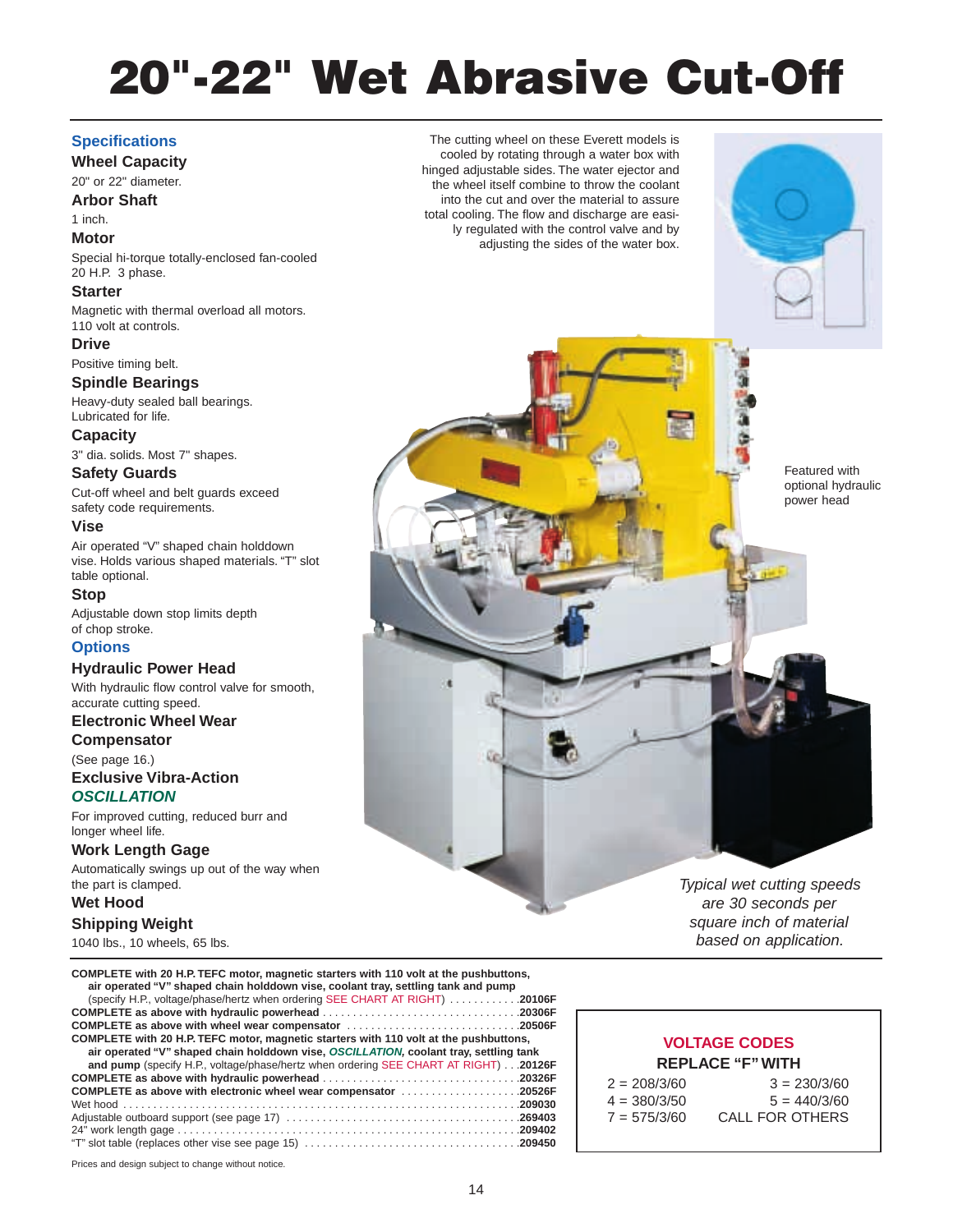# **20"-22" OSCILLATING Wet Abrasive Cutoff/Met Lab**



seconds per square inch of material based on application.

**COMPLETE with 20 H.P. TEFC motor, magnetic starters with 110 volt at the pushbuttons, air operated "V" shaped chain holddown vise, OSCILLATION, coolant tray, settling tank** 

| and pump (specify H.P., voltage/phase/hertz when ordering SEE CHART PG. 14)  21126F |  |
|-------------------------------------------------------------------------------------|--|
|                                                                                     |  |
| COMPLETE as above with wheel wear compensator (SEE PG. 16) 21526F                   |  |
|                                                                                     |  |
|                                                                                     |  |
|                                                                                     |  |
|                                                                                     |  |
| <b>Double Action Air Operated Vise (replaces other vise—see page 17) 219420</b>     |  |

Prices and design subject to change without notice.

# **T-Slot Table**

Ideal for metallurgical sample cutting where unusual part size or shape require special fixturing.

Available on 14"-16", 20"-22", 26" straight cut-off saws only.

**8" x 18"** (replaces other vises) . . . . . . . . . . . . . . . . . . . . . . . . .**AB9450** Substitute first two digits of machine number for "AB".

#### **Specifications**

**Wheel Capacity**

20" or 22" diameter. **Arbor Shaft**

1 inch.

#### **Motor**

Special hi-torque totally-enclosed fan-cooled 20 H.P. 3 phase.

#### **Starter**

Magnetic with thermal overload all motors. 110 volt at controls.

**Drive**

Positive timing belt.

#### **Spindle Bearings**

Heavy-duty sealed ball bearings. Lubricated for life.

**Capacity**

3" dia. solids. Most 7" shapes.

#### **Safety Guards**

Cut-off wheel and belt guards exceed safety code requirements.

#### **Vise**

Air operated "V" shaped chain holddown vise. Holds various shaped materials. "T" slot table optional.

#### **Stop**

Adjustable down stop limits depth of chop stroke.

#### **Exclusive Vibra-Action OSCILLATION**

For improved cutting, reduced burr and longer wheel life.

#### **Options**

#### **Hydraulic Power Head**

With hydraulic flow control valve for smooth, accurate cutting speed.

**Electronic Wheel Wear**

**Compensator** (See page 16.)

#### **Work Length Gage**

Automatically swings up out of the way when the part is clamped.

**Wet Hood**

### **Shipping Weight**

1040 lbs., 10 wheels, 65 lbs.

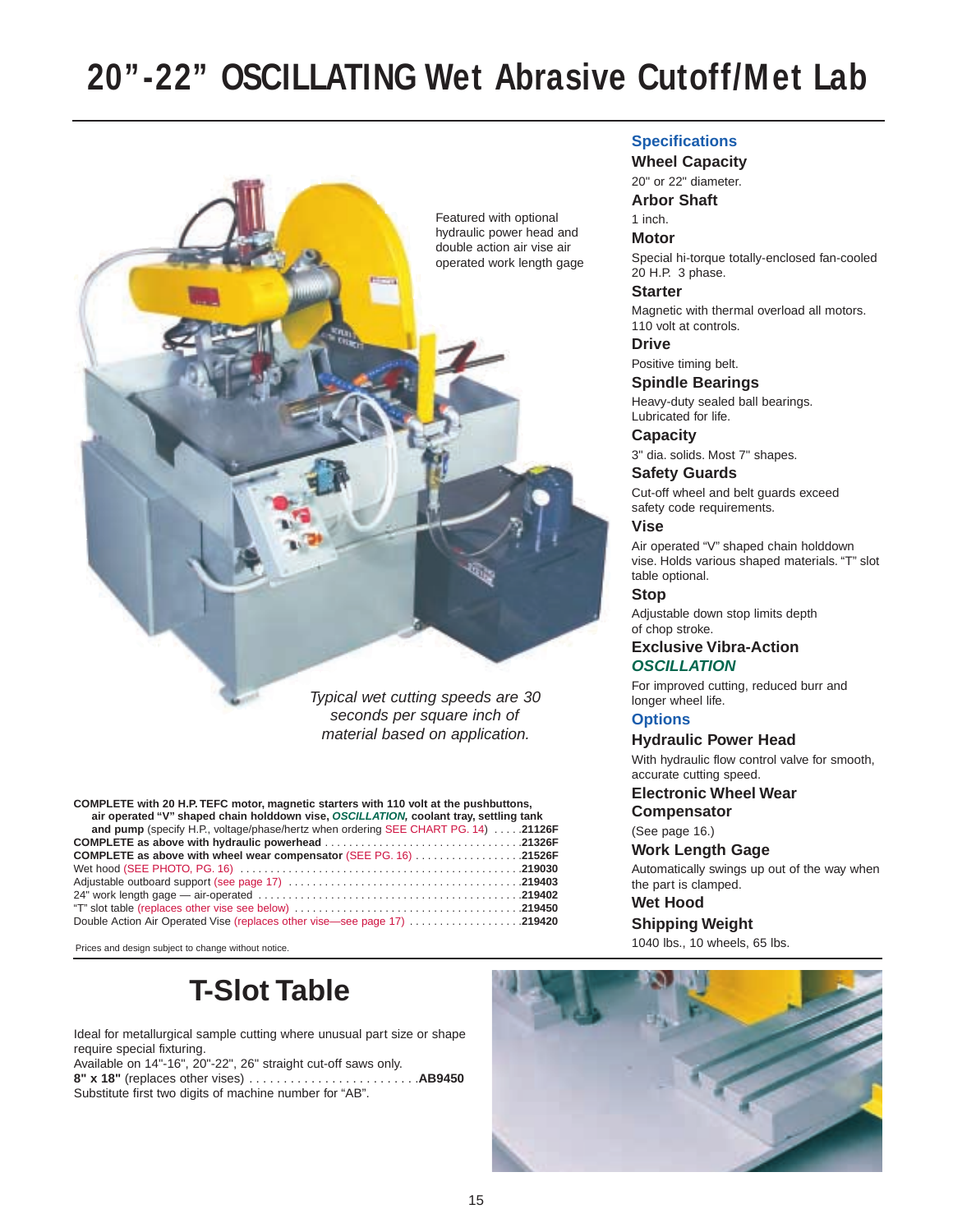# **26" Wet** *OSCILLATING* **Abrasive Cut-Off**



Wet Hood

#### **Electronic Wheel Wear Compensator**

The patented Everett **electronic wheel wear compensator** reduces the inconvenience of adjusting the mechanical down stop limit as the wheel wears down in size. Prior to the development of this unique device, manual adjustments were constantly required. Now, using advanced solid state electronics, located inside control panel, the compensator senses a motor current drop when the cut is finished, electronically sending the cutting head to the up position. **Available on machines with hydraulic power head only.**

#### **Specifications**

#### **Wheel Capacity**

26" diameter.

**Arbor Shaft**

#### 1 inch.

#### **Motor**

Special hi-torque totally-enclosed fan-cooled 30 or 40 H.P. 3 phase. Oscillator 1/3 H.P. gear motor.

#### **Starter**

Magnetic with thermal overload all motors. 110 volt at controls.

#### **Drive**

Positive timing belt.

#### **Spindle Bearings**

Heavy-duty sealed ball bearings. Lubricated for life.

#### **Capacity**

5" dia. solids. Most 7" shapes.

#### **Safety Guards**

Cut-off wheel and belt guards exceed safety code requirements.

#### **Vise**

Air operated "V" shaped chain holddown vise. Hold various shaped materials. "T" slot table optional.

#### **Stop**

Adjustable down stop limits depth of chop stroke.

#### **Exclusive Vibra-Action OSCILLATION**

For improved cutting, reduced burr and longer wheel life. (See page 12.)

#### **Options**

#### **Hydraulic Power Head**

With hydraulic flow control valve for smooth, accurate cutting speed.

#### **Electronic Wheel Wear Compensator**

**Work Length Gage**

Automatically swings up out of the way when the part is clamped.

#### **Wet Hood**

#### **Shipping Weight**

1950 lbs., 10 wheels, 135 lbs.

**HORSEPOWER AND VOLTAGE CODES FOR H.P. REPLACE "E" WITH**  $7 = 30$  HP  $8 = 40$  HP **FOR VOLTAGE REPLACE "F" WITH**  $2 = 208/3/60$   $3 = 230/3/60$  $4 = 380/3/50$   $5 = 440/3/60$ 7 = 575/3/60 CALL FOR OTHERS

**COMPLETE with TEFC motor, magnetic starters with 110 volt at the pushbuttons, OSCILLATION, air operated "V" shaped chain holddown vise, coolant tray, settling tank and pump** 

| (specify H.P., voltage/phase/hertz when ordering USE CHART AT LEFT) 2612EF |  |
|----------------------------------------------------------------------------|--|
| COMPLETE as above with hydraulic powerhead 2632EF                          |  |
| COMPLETE as above with electronic wheel wear compensator 2652EF            |  |
|                                                                            |  |
| <b>Adjustable outboard support (see page 17) 269403</b>                    |  |
|                                                                            |  |
| "T" slot table (replaces other vise see page 15) 269450                    |  |
|                                                                            |  |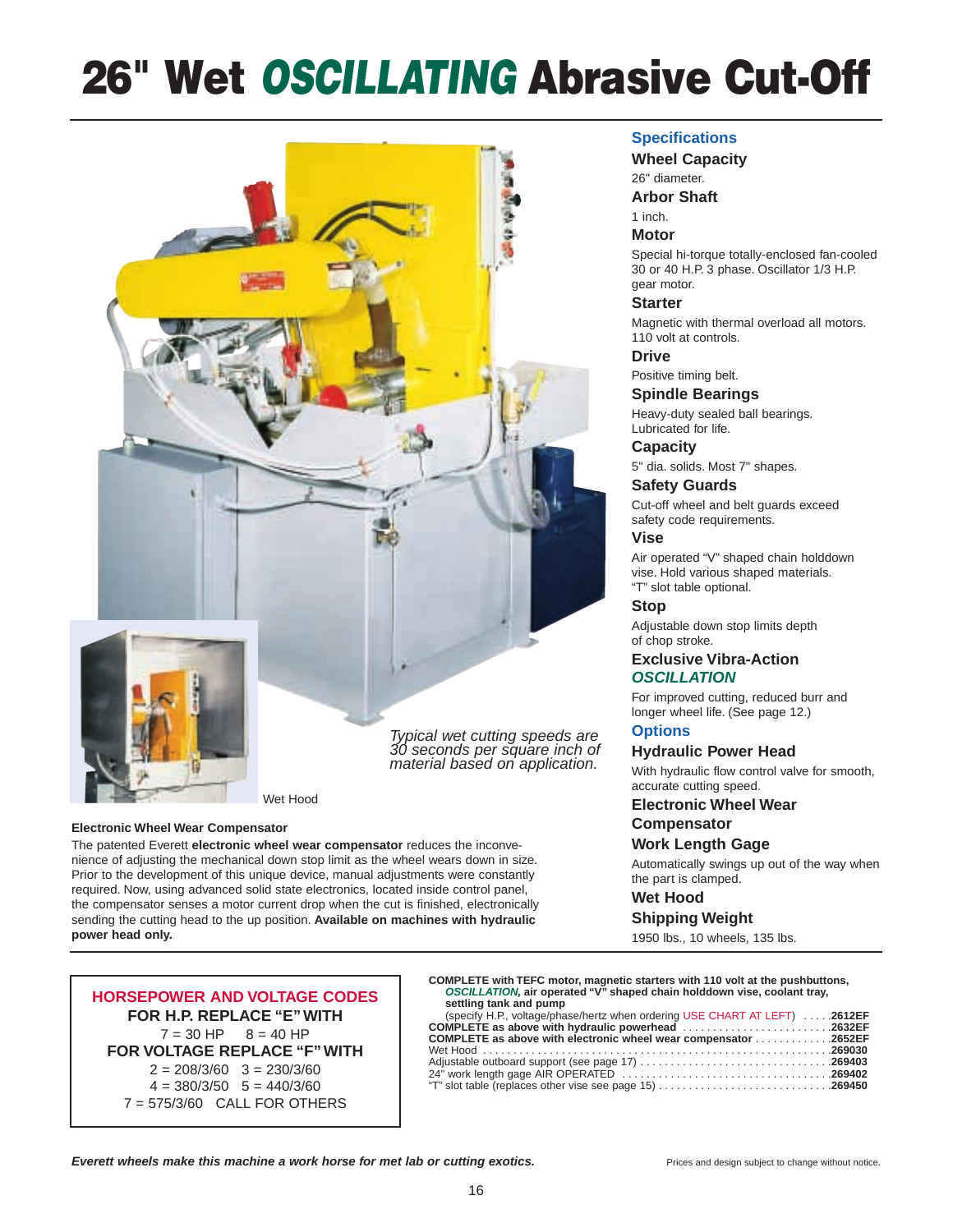## **16" Everett SPIRAL Hydraulic Hose Cut-Off Machine**

This Heavy Duty Saw will cut wire braid and spiral reinforced hoses up to 5" as well as thermoplastic hoses. The 7 1/2 H.P. motor is available in single or three phase.

| COMPLETE with TEFC motor, magnetic starter, steel stand, "V" vise                                           |  |  |
|-------------------------------------------------------------------------------------------------------------|--|--|
| (specify H.P., voltage/phase/hertz when ordering SEE CHART BELOW). 1600EF                                   |  |  |
|                                                                                                             |  |  |
| Dust collector fume exhauster (includes cabinet base see below) 169201                                      |  |  |
| Hood (for use with cabinet and dust collector) 169010                                                       |  |  |
|                                                                                                             |  |  |
|                                                                                                             |  |  |
| Oil mist spray (for cutting nonferrous materials) 169502                                                    |  |  |
| Air operated "V" shaped chain holddown vise 169410                                                          |  |  |
|                                                                                                             |  |  |
| Double action air operated vise (see below) 169420                                                          |  |  |
| COMPLETE with hydraulic power head, TEFC motor, magnetic starters, cabinet base                             |  |  |
| and air operated "V" shaped chain holddown vise                                                             |  |  |
| (specify H.P., voltage/phase/hertz when ordering) $\ldots \ldots \ldots \ldots \ldots \ldots \ldots$ 1620EF |  |  |
| COMPLETE as above with electronic wheel wear compensator 1640EF                                             |  |  |

**HORSEPOWER AND VOLTAGE CODES FOR H.P. REPLACE "E" WITH**  $4 = 7$  1/2 HP  $5 = 10$  HP **FOR VOLTAGE REPLACE "F" WITH**

1= 230/1/60 (Available only with 7-1/2 HP) 2 = 208/3/60  $3 = 230/3/60$   $4 = 380/3/50$   $5 = 440/3/60$   $7 = 575/3/60$ CALL FOR OTHERS



# **Patented Ever-Vac Dust Collector and Fume Exhauster**



## **Helps collect Dust and Particles Associated with Abrasive Cutting.**

The patented "Ever-Vac" dust collector and fume exhauster is a vacuum system powered by its own 1 H.P. motor mounted on the side of the cabinet base. It draws virtually all dust and abrasive particles from the cutting area down into the base of the machine. The large particles settle on the floor under the base of the machine and fumes are exhausted to the rear of the vacuum unit to be exhausted outside. Exhaust opening is 6" diameter. **(Outside ducting not included).**

A specially designed hood can also be installed to Everett machines. The hood encloses the cutting area from three sides and above to further control flying particles.

Both the "Ever-Vac" system and hood can be mounted on most Everett dry abrasive cut-off machines.

See individual pages for additional information.

#### **Adjustable Outboard Support**



**AB9403** The Everett adjustable outboard support is an easy, inexpensive way to support long lengths of material to be cut. Ball bearing rollers, set at the same angle as our "V" vise, eliminate the need to readjust for cutting different shapes. A unique slotted sleeve and locking handle pre-

vent scoring the adjustable height shaft when locking in place.



**Double Action Air Vise –** Holds both sides of the wheel. Opens to 4". Available on dry 12", 14" - 16", 20" - 22" models and 14" - 16" wet. Not available on mitering saws.

Replaces other vises . . . . . . . . . . . . . . . .**AB9420 Work Length Gage-Air Operated** . . . . . .**AB9402**

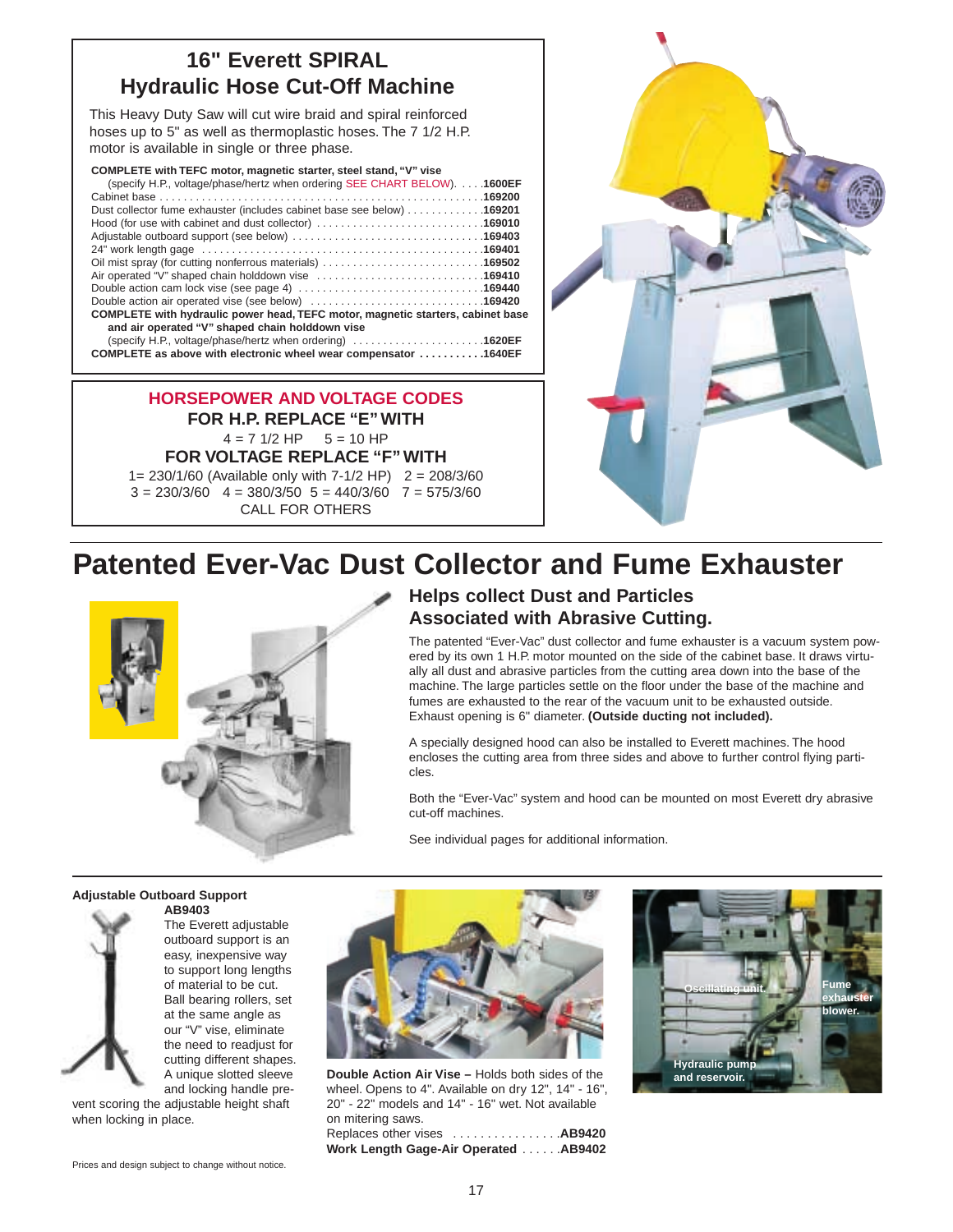# **14" Multi-Angle Saw For Nonferrous Materials**

#### **Fast Precision Cutting Aluminum, Copper, Brass, Plastic Economical to own...Economical to Operate**



**COMPLETE with motor and oiler** (specify H.P., voltage/phase/hertz when ordering USE CHART BELOW) . . . . . . . . . . . . . . . .**5101EF** Automatic oiler (activated by motor on/off switch)

(single ø only) . . . . . . . . . . . . . . . . . . . . . . . . . . . . . . . . . . .**519503**

#### **STEEL BLADES**

Hi-speed steel blade for cutting copper, aluminum, brass and DWV tubing 12" . . . . . . . . . . . . . . . . . . . . . . . . . . . . . . . . . . . . . . . . . . . . . . .**519504** 14" and carbide tipped blades . . . . . . . . . . . . . . . . Price on application **Specifications**

#### **Wheel Capacity**

12" diameter or 14" diameter with 3 H.P. motor.

#### **Arbor Shaft**

#### 5/8 inch.

#### **Motor**

Specially designed, 1 1/2 H.P. 110/220 volt single phase, totally enclosed fancooled or 3 H.P., 3 phase or single phase totally enclosed fan cooled available.

#### **Drive**

"V" belt, oil resistant.

#### **Spindle Bearings**

Precision **sealed** ball bearings. Lubricated for life.

#### **Blade Lubrication**

Thru spindle and ports in the flanges. Automatic oil feed control optional. Available on single phase only.

#### **Capacity**

Nonferrous materials - 3" x 3" or 2" x 4", 45° -3 1/4" shapes.

#### **Safety Guards**

Blade guarded with cast shield held in fixed position.

#### **Mitering**

Pre-set stops at 45°, cutting head swivels both directions, locks without special tools.

**Shipping Weight** 120 lbs.

**Specifications**

**Blade Diameter** 12", 14", 16"

**Spindle Diameter**

**Flange Diameter** 5" For Extra Blade Stability **Bar Feed Stroke**

7 1/2 H.P. 230/460 volt 3 phase 60 Hz.

Magnetic starters, 110 volt at controls

1/2" - 12" standard, others available

Aluminum 2" solids--- 3" x 4" Extrusions Steel 1/4" solids---1 1/2" tubing or shapes

**HORSEPOWER CODE**  $1 = 1.5$  HP  $2 = 3$  HP

# **Everett 16"Fully Automatic Cut-Off Saw**

**Motor**

**Starter**

**Capacity**

**Air Vise**

1"



•Fully Automatic Bar Feed – Custom Air Feed Is Entirely Pneumatic And Operates As Smoothly And Quietly As Possible

•Easy Feed Length Adjustment.

•Low Maintenance Due To Fewer Moving Parts. Standard Off The Shelf Hardware Used Wherever Possible.

•Feed Block Slides On Hardened And Ground Rods With Linear Ball Bearings.

•Standard Equipment Includes; Stock Roller Guides, Hardened Wear Pads, Port Speed Control Mufflers.

Prices and design subject to change without notice.

**OPTIONAL ACCESSORIES** • Bar End Stop • Multi-Stroke Counter • Batch Counter • 10 H.P. Motor

Prices available on request

•High Speed – High Production Cutting

Opening 4", Back Fence 3" High, moveable jaw 2 1/2" High

•10 GPM Coolant system: 21 Gallon Reservoir •Up To 2000 Cycles/hr cutting 1/2 x 1/2 x 1/2 Aluminum

Sizes Of Mild Steel, Tool Steel And Stainless Steel

changeable steel blades and abrasive wheels

•Hydraulic Shock Absorber For Higher Feed Rates And Long Life •Cuts Most Material–Aluminum, Copper, Brass, Plastic…And Small

•Cut Most Shapes–from extrusions to die pins and punches, inter-

18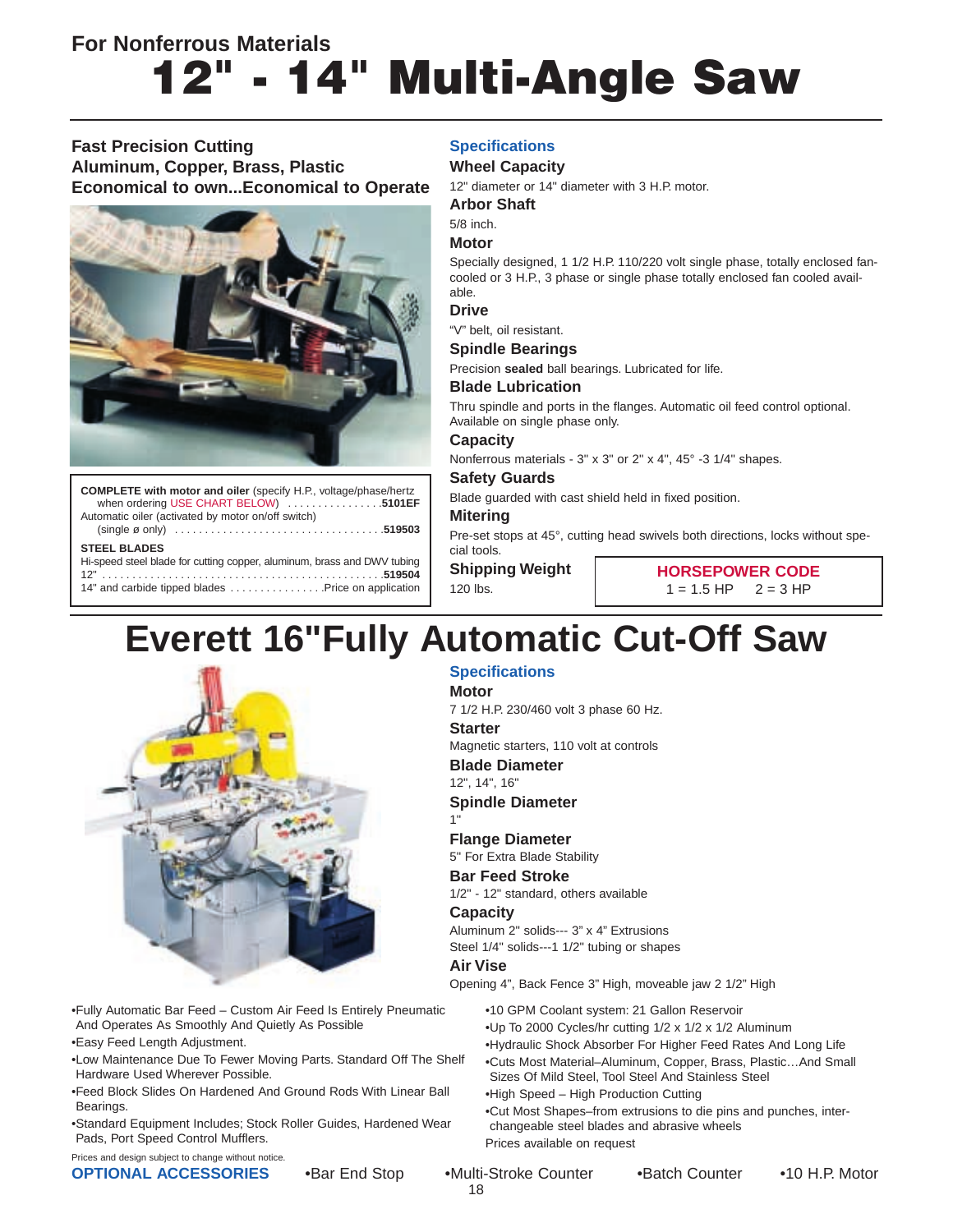# **Everett 20"-22"Contractors Model**

### **For Cutting UP to 6" Pipe and Conduit**

This rugged but portable, Everett model was specially designed for the job site. The Contractor's Model comes complete with magnetic starter, stand and foot pedal operated vise. The special high-torque motor is totally-enclosed and fan cooled. Shipping weight 360 lbs.

| COMPLETE with motor, magnetic starter, "V" shaped chain            |  |  |
|--------------------------------------------------------------------|--|--|
| holdown vise, steel stand (specify H.P., voltage/ phase/hertz when |  |  |
|                                                                    |  |  |
|                                                                    |  |  |
| Air operated "V" shaped chain holdown vise 529410                  |  |  |
|                                                                    |  |  |

### **HORSEPOWER AND VOLTAGE CODE**

**FOR HORSEPOWER REPLACE "E" WITH** 

 $4 = 7$  1/2 H.P.  $5 = 10$  H.P.

**FOR VOLTAGE REPLACE "F" WITH 1 = 230/1/60 AVAILABLE ONLY WITH 7 1/2 HP**

> $2 = 208/3/60$   $3 = 230/3/60$  $4 = 380/3/50$   $5 = 460/3/60$  $7 = 575/3/60$

**CALL FOR OTHERS**



## **20"-22" Wet Miter Cut-Off**

**COMPLETE with 20 H.P. TEFC motor, magnetic starters with 110 volt at the pushbuttons, air operated chain holdown vise, coolant tray settling tank and pump** ( specify voltage/phase/hertz when ordering (USE VOLTAGE CHART ABOVE) . . . . . . . . . .**20116F COMPLETE as above with hydraulic power head** . . . . . . . .**20316F COMPLETE with 20 H.P. TEFC motor, magnetic starters with 110 volt at the pushbutton, OSCILLATION, air operated chain holdown vise, coolant tray settling tank and pump** (specify voltage/phase/hertz when ordering USE VOLTAGE CHART ABOVE) . . . . . . . . . . . . . . . . . . . . . . . . . . . . . . . . . . . . . . . . .**20136F COMPLETE as above with hydraulic power head** . . . . . . . .**20336F**

**COMPLETE as above with electronic wheel wearcompensator** .**20536F**





# **Special Wire Rope Cut-Off**

This machine is built so that heavy wire rope does not have to be lifted to normal table height. The machine is equipped with casters to make location change easy and a foot pedal operated chain holdown vise to securely hold the wire rope while it is being cut. All models are standard with a magnetic starter.

**14"-16" Wire Rope Cut-off Saw COMPLETE with magnetic starter "V" shaped chain hold down foot pedal operated vise** (specify H.P., voltage/phase/hertz when ordering USE CHART ABOVE) . . . . .**5300EF 20"-22" COMPLETE AS ABOVE** 26" ALSO AVAILABLE. CALL FOR INFO.